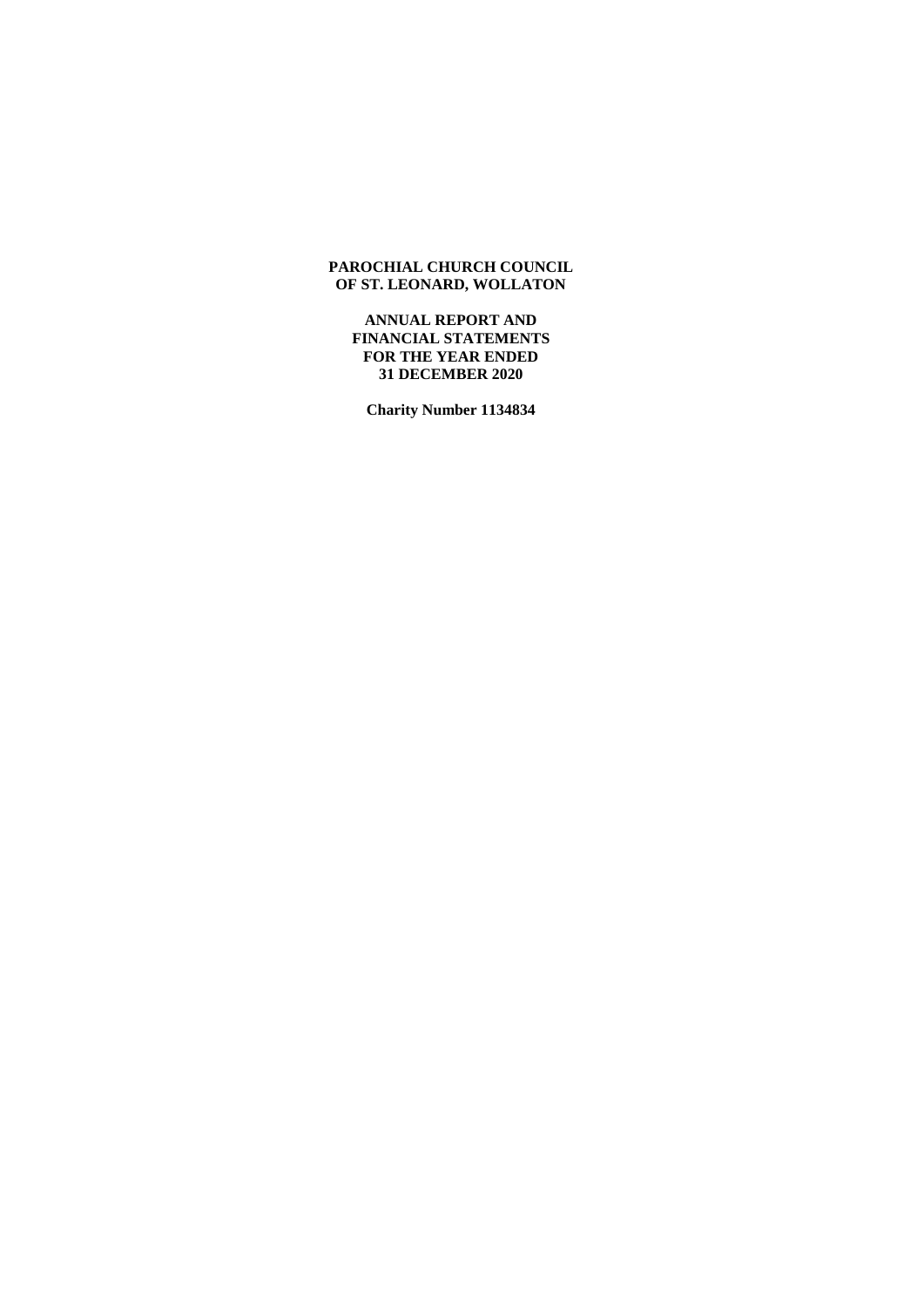## **ANNUAL REPORT FOR THE YEAR ENDED 31 DECEMBER 2020**

The trustees present their report and financial statements for the year ended 31 December 2020. The financial statements have been prepared in accordance with the accounting policies set out in note 1 to the accounts and comply with the Charity's trust deed, the Charities Act 2011 and Accounting and Reporting by Charities: statement of recommended Practice applicable to charities preparing their accounts in accordance with the Financial Reporting Standard applicable in the UK and Republic of Ireland effective 1<sup>st</sup> January 2019.

### **OUR OBJECTIVES AND ACTIVITIES**

The objects of the Parochial Church Council are: -

- 1. To provide a place of worship where Christians can meet to share their faith, increase knowledge, and broaden their commitment.
- 2. To be effective in the local community by providing services and facilities as appropriate.

## **Our Missional Vocation:**

Living for Jesus

### **Our Vision:**

Our vision is: To be a joyful and vibrant church empowered by the Holy Spirit, committed to sharing God's love with the wider community, welcoming partnership with others, so that all may be drawn into the abundant life of Christ.

The main activity is the holding of Christian religious service and related activities each week for the benefit of Wollaton and the surrounding area. The Parochial Church Council is dependent on offerings received from its congregation and donations made. Many of the weekly activities are run by volunteers who are members of the church and without their commitment given as volunteers the church would not function effectively.

The PCC formally reviews and agrees priorities; our planned priorities from 2011 were agreed as:

- 1. Building the next generation of church
- 2. Building relationships with people who find themselves in marginal and vulnerable situations
- 3. Building authentic community

### **PUBLIC BENEFIT**

As stated above the objects of the Parochial Church Council are to promote worship and related activities for the benefit of the local community. The Trustees confirm that they have complied with their duties under section 17 of the 2011 Charities Act regarding Public Benefit.

### **ACHIEVEMENTS AND PERFORMANCE**

### **Church attendance**

The year opened with 420 (420 in 2019) names on the electoral roll. Following a complete revision of the roll in April 2019 the year ended with 307 (420) names on the roll.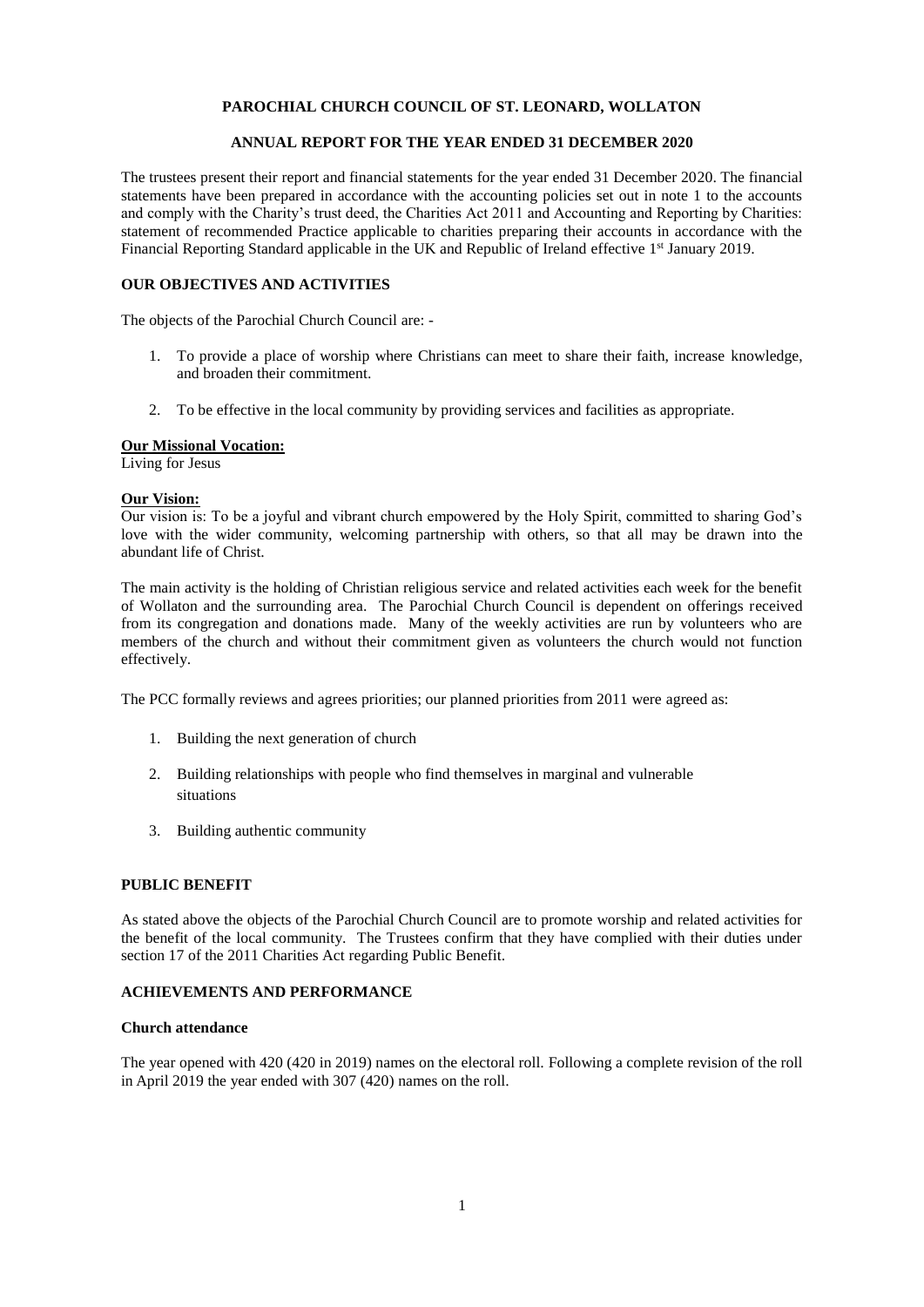# **ANNUAL REPORT FOR THE YEAR ENDED 31 DECEMBER 2020**

## **Occasional offices**

In 2020 12 (15 in 2019) baptisms were performed. There were 3 (12) marriages. A total of 34 (28) funerals were performed by the clergy of which 5 (14) took place in church. 0 (0) candidates were prepared for confirmation and 0 (0) children were admitted to Communion.

## **Hon. Secretary's Review of 2020**

The PCC has met six times this year, and the Standing Committee and Resources Team six times also. Key decisions made during the year included the following.

- The Adult and Children Safeguarding Polices were revised and adopted.
- Encounter commenced in February a new monthly service aimed at people wishing to explore Christian faith. Unfortunately, the Covid-19 pandemic and lockdown in March prevented any further meetings.
- A Governance Policy was adopted, documenting roles and responsibilities. This document has also been used as the basis for a more consistent approach to induction for new PCC members.
- A Financial Policy was adopted, documenting for the first-time existing practices.
- Following government regulations in relation to the pandemic and places of worship and Church of England guidance, we undertook a risk assessment as the basis of re-opening the church building. At all times, our approach since March was to follow guidance and re-assess risks regularly.
- We began reviewing our financial position due to the pandemic and the shutting of the Community Centre and reviewed the Budget for 2021 considering the ongoing impact of the pandemic.
- We chose an online giving process provider, which went 'live' in the Autumn.
- The broadband was upgraded to facilitate better streaming.
- An increase in our annual giving was agreed, across eleven charities.

Redecoration of the vestry and church office was agreed in 2019 and took place this year.

In the Autumn Kate Breckles stood down as Honorary Secretary after many years. On behalf of the council, I would like to thank Kate for her knowledge and guidance. Also, on behalf of the council, I would like to thank Gill Moore for her tireless work as our Minutes Secretary.

Mr Andrew Holbrook Honorary Secretary March 2021

# **FINANCIAL REVIEW**

# **Treasurer's Report for 2020**

# **Covid-19 Pandemic**

As predicted in last year's finance review, written at the start of the global Covid-19 pandemic, 2020 has presented major financial challenges for charities. The direct effects of these challenges on our income and expenditure position are detailed below, but as a high-level summary the major issues are as follows. Firstly, our income for the year was reduced significantly both for the main church and for the community centre, with the latter being unable to open for a considerable part of the year. Whilst expenditure also fell slightly this was inevitably outweighed by the effects of the pandemic on income. We maximised our ability to utilise the government furlough scheme to try and minimise the impact on the overall financial position. The stock market has recovered more rapidly than perhaps would have been initially predicted, so the endowment fund position is slightly better than might be expected and continues as of April 2021 to improve. The pandemic has highlighted the challenge of the sustainability of the current Diocesan share model, which is currently undergoing review.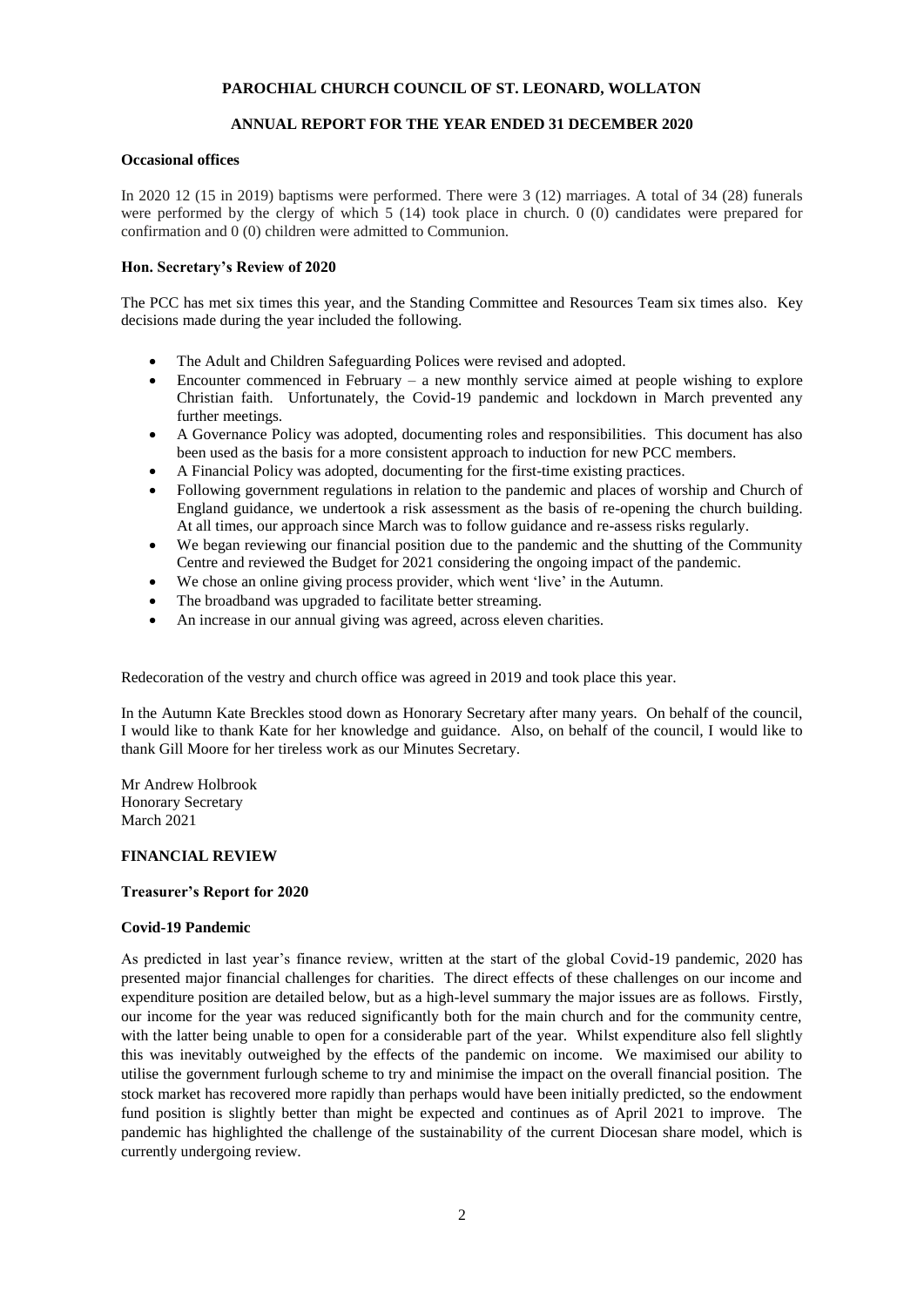## **ANNUAL REPORT FOR THE YEAR ENDED 31 DECEMBER 2020**

The Diocese has provided a one- off  $\text{\pounds}20,000$  discount on our parish share for 2021, to offset the reduced income seen by the community Centre in 2020. However, the Deanery financial contribution to the Diocese remains a major challenge to deliver and we will need to consider how best we can respond to this as well. The budget we set for 2021 shows a continuing significant shortfall, which will have to be supported from reserves, but the alternative of cutting activities would probably only worsen further the income position in the longer term. We expect things to improve in 2022 as the effects of the pandemic ease.

We have increased our use of on-line banking during the year, which has made it easier to deal with the practical effects of the pandemic on day to day running.

#### **Budget against 2020 forecast**

We have continued to pay the parish share at the recalibrated level based on the revised Diocesan and Deanery calculations. The total paid in the year was £115,992. A refresh of regular giving was undertaken as planned during summer 2019, which resulted overall in some new contributors and an increase in giving by some individuals. In 2020 regular giving remained relatively stable although the amount of gift aid we were able to reclaim fell slightly.

Total income (excluding investments) for the year was down significantly at £188,630 (£238,228 in 2019), both due to reduced fund raising and reduced income to the Community Centre. Investment income was greater than in 2019 by just over £10,000 which has helped the overall financial position.

Total expenditure during 2020 was reduced compared with 2019 at £246,772 (£278,253 in 2019). Operational expenditure was broadly in line with the budget forecast except that we were able to claim some funding from the national furlough scheme for affected employees.

During 2020 we received no new legacies, compared with £8,807 in 2019.

#### **Overall financial position for 2020**

The 2020 accounts are still influenced by the particularly large legacy of £237,959 which came in during 2016 and 2017. The PCC has designated £100,000 over the next few years for mission, which is in addition to the support already provided to the audio-visual upgrade undertaken in 2018 and 2019. However, the significant amount of this funding currently remaining in our reserves distorts the overall picture. Discussions are ongoing about how best to use this funding to support the missional work of the church.

The net effect of these changes was to reduce overall funds from £976,229 in 2019 to £926,937 at the end of 2020.

The Community Centre financial position was badly affected by the pandemic as described above. Income for the year was £30,630 (compared to £50,298 in 2019) and expenditure £39,506 compared to £47,985 in 2019. These figures include funds reclaimed from the national furlough scheme.

The PCC has maintained registration with the Charity Commission.

### **Budget 2021**

The budget set for 2021 was formulated on similar principles to the 2020 budget but with the obvious difference that we have had to factor in the ongoing effects of the Covid-19 pandemic. We expect a gradual return of activities over the summer of 2021, but the outlook for the autumn and winter remains uncertain at the time of writing. We have therefore been cautious in estimating income, and with the national furlough scheme providing less support than in 2020 we will need to monitor expenditure carefully during the year.

Any potential expenditure from the designated funding for mission described above is not shown in the operating budget and would come from our reserves.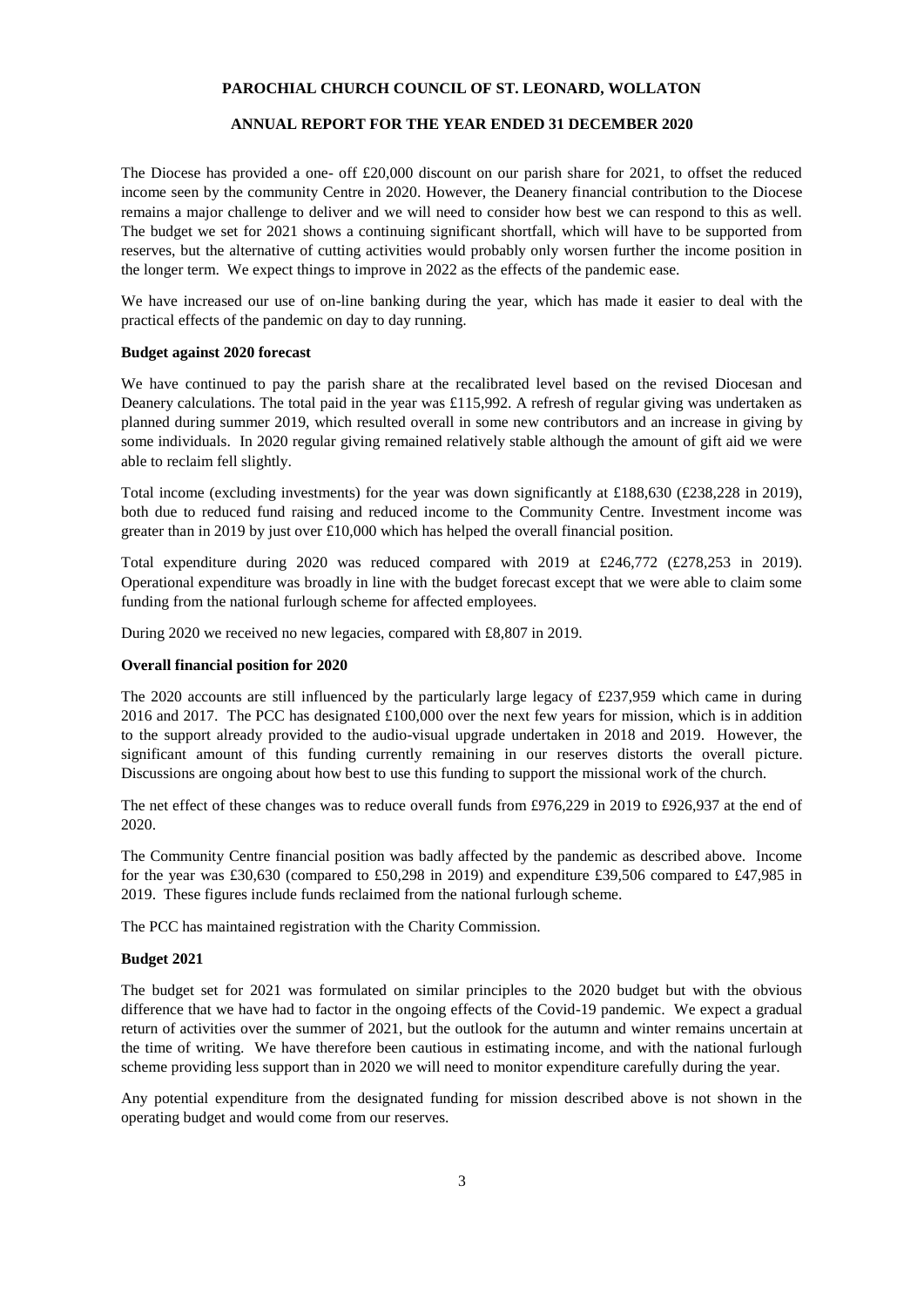## **ANNUAL REPORT FOR THE YEAR ENDED 31 DECEMBER 2020**

#### **Risks for 2021**

As I write this report, the UK is in the process of gradually removing restrictions imposed due to the Covid-19 pandemic. The pandemic however continues to produce significant risks and uncertainty which will inevitably make 2021 a difficult year financially. On a more positive note, the value of our investments has been rising more rapidly than would perhaps have been predicted, due to the stock market recovery. Church services are gradually reopening, and we hope activity in the Community Centre will increase during the summer.

Otherwise, the main risks for 2021 as in previous years are increased expenditure on unplanned maintenance, reduction in planned giving income, and continued market volatility affecting the value of investments in the aftermath of the Covid-19 outbreak. Ongoing lead thefts remain a further risk although we continue to mitigate this through a managed security system.

### **Final Comments**

As ever, I would like to thank everyone who has helped with the church finances over the last year. This has obviously been a very challenging year for everyone, and I have continued to receive fantastic support from all the people involved in the financial running of the church and Community Centre. Roger Alton has been working closely with the Community Centre team to manage the Centre's finances over the last year, and David Martin has continued as planned giving secretary. Despite the challenges of working during pandemic, the parish office and Community Centre staff have all been very supportive, as ever. I would also like to thank Tim Pullen and the Deanery for all their support over the year. Finally, I would like to thank Liz Norris for all her hard work in ensuring things run efficiently.

Professor Ian Hall

Honorary Treasurer

May 4<sup>th</sup>, 2021

#### **Reserves Policy**

The policy of the Parochial Church Council is to hold a sufficient sum in reserves to cover 6 months' normal expenditure. Based upon current turnover this is a sum of around £100,000. Unrestricted Funds currently held total £338,722 with £111,578 of endowment funds.

### **Reserves and Assets 2020**

The fund details for 2020 are summarised in note 9 of the accounts. These show the major (fixed) asset held by St Leonard's to be the Community Centre. The Community Centre accounts have been incorporated into these summary accounts.

#### **Investment Policy of the Parochial Church Council**

Aside from retaining a prudent amount in reserves each year, most of the Parochial Church Council's funds are to be spent in the short term, so there are fewer funds for long term investment. Having considered the options available, the trustees have invested excess not required in the short term on deposit with the Central Board of Finance.

### **Grant Making Policy**

At the discretion of the board of Trustees, they may from time to time make donations to other Charities which have the same objectives as the Parochial Church Council.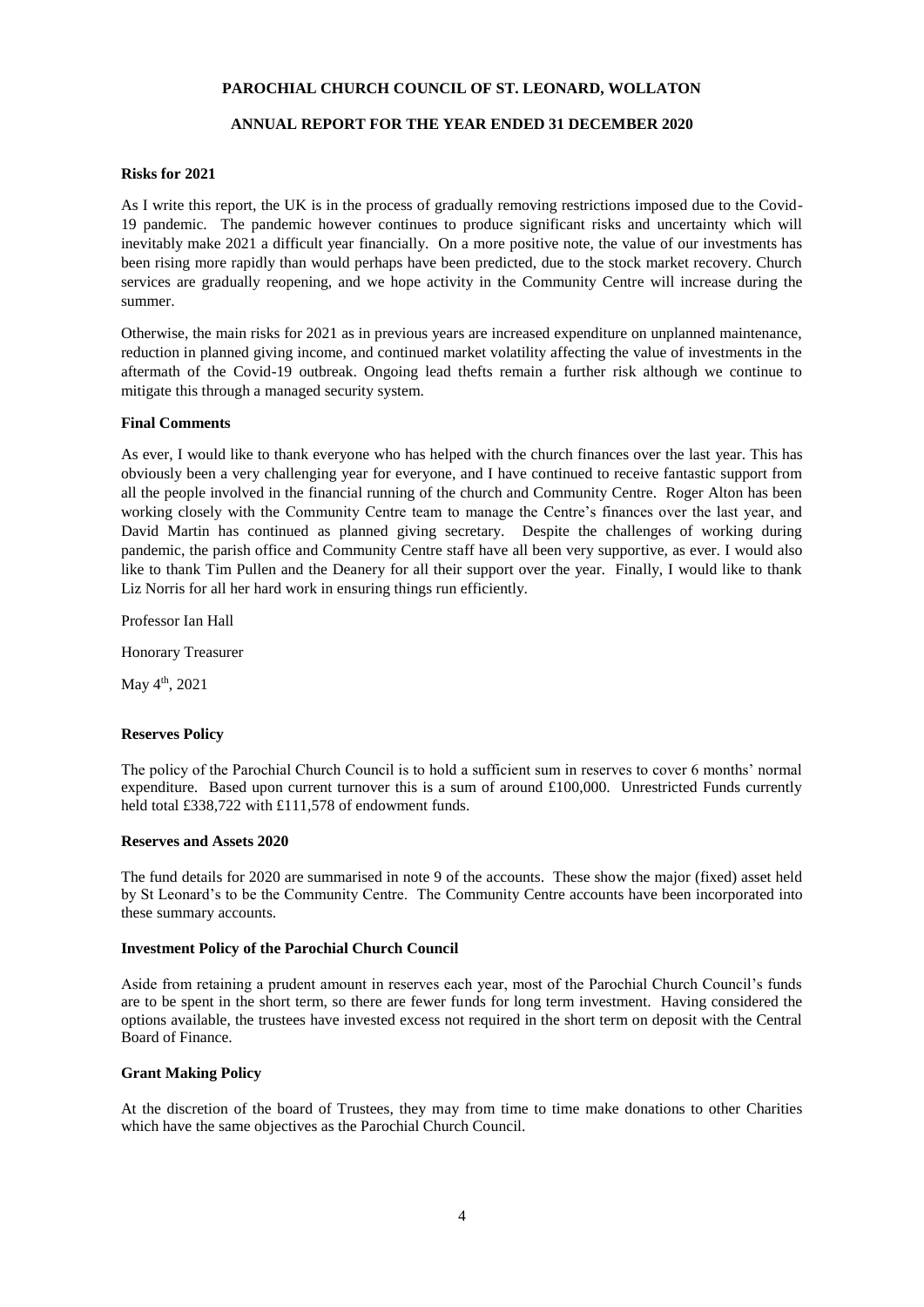# **ANNUAL REPORT FOR THE YEAR ENDED 31 DECEMBER 2020**

### **Plans for Future Periods**

The PCC will continue to match commitments to the mission and ministry activities with income generation into the future.

A focus on "growing disciples" as the top priority for the church's mission in the next phase of its life is intended to see the membership of the church grow which would also have the effect of increasing the numbers of those giving financially to St Leonard's.

St Leonard's regularly reviews the giving of parishioners and encourages donors to consider increasing their giving annually. We also arrange a major "Promise Programme" at least once every five years to help increase the base of those who give regularly to the church. As we move forward, the PCC will also encourage people to consider making provision for mission of St Leonard's in their wills. Generous legacies have made a positive contribution to the church finances in previous years.

Going forward the PCC also remains committed to a continual process of identifying ways of achieving cost reductions in administration overheads and improving the efficient use of resources.

There are no current plans for new major building projects although some continuing rearrangement of the interior of the church will probably take place over the next couple of years and we will continue with our regular work programme to maintain the building.

# **SAFEGUARDING**

The Safeguarding Policy has been amended and this has prompted a review of training records and requirements for both safeguarding training and DBS checks. This work will be completed in 2021. The Parish Safeguarding Policy will be reviewed and updated again in 2021.

| <b>WEBSITE:</b>               | www.stleonardswollaton.org.uk                                                                                                            |
|-------------------------------|------------------------------------------------------------------------------------------------------------------------------------------|
| <b>CHARITY NUMBER:</b>        | 1134834                                                                                                                                  |
| <b>PRINCIPAL OFFICE:</b>      | St Leonard's Church<br><b>Wollaton Road</b><br>Wollaton<br>Nottingham<br>NG82AF                                                          |
| <b>BANKERS:</b>               | Royal Bank of Scotland<br>8, South Parade<br>Nottingham<br><b>NG1 2JS</b>                                                                |
| <b>INDEPENDENT EXAMINERS:</b> | <b>Haines Watts</b><br><b>Chartered Accountants</b><br>Cliffe Hill House<br>22-26 Nottingham Road<br>Stapleford<br>Nottingham<br>NG9 8AA |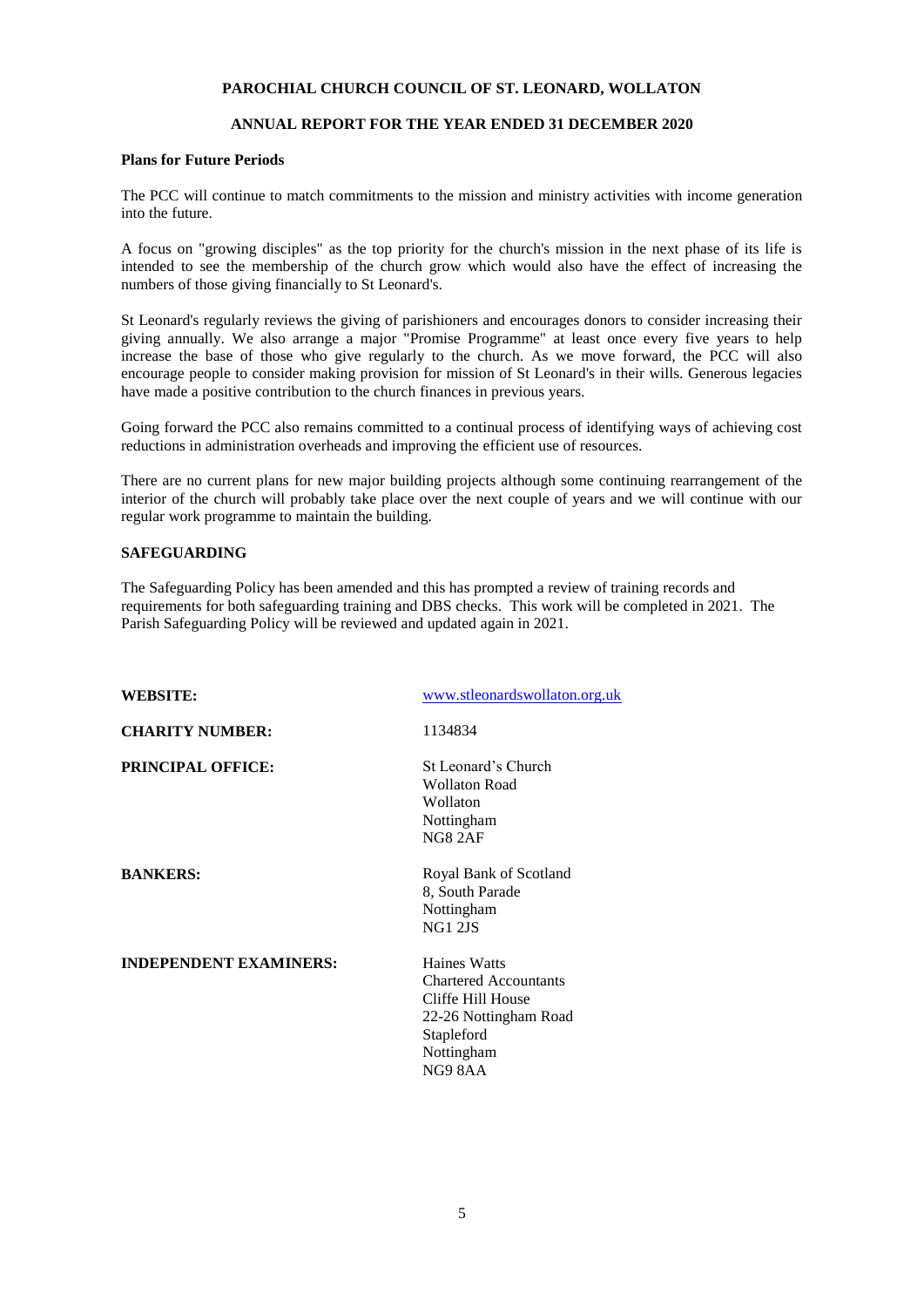# **ANNUAL REPORT FOR THE YEAR ENDED 31 DECEMBER 2020**

# **Trustees:**

During the year, the following served as members of the Parochial Church Council:

| <b>Incumbent</b>                                                   | The Revd Canon Tim Pullen (Chairman)                                                                                                                                                                                                                                                                                                                                                                                                                                                                     |  |  |  |  |
|--------------------------------------------------------------------|----------------------------------------------------------------------------------------------------------------------------------------------------------------------------------------------------------------------------------------------------------------------------------------------------------------------------------------------------------------------------------------------------------------------------------------------------------------------------------------------------------|--|--|--|--|
| <b>Assistant Curate</b>                                            | The Revd Karen Hanford                                                                                                                                                                                                                                                                                                                                                                                                                                                                                   |  |  |  |  |
| <b>Churchwardens</b>                                               | Mike Smith (from APCM)<br>Mrs Alison Hatton (to APCM)<br>Mrs Valerie Sutton                                                                                                                                                                                                                                                                                                                                                                                                                              |  |  |  |  |
| <b>Elected member of Diocesan Synod</b>                            | Mr Roger Howes                                                                                                                                                                                                                                                                                                                                                                                                                                                                                           |  |  |  |  |
| <b>Elected members of</b><br><b>Nottingham North Deanery Synod</b> | Dr Charlotte Bolton (from APCM)<br>Mrs Kate Breckles (from APCM)<br>Miss Sally Smith (to APCM)<br>Mrs Wendy Sutton-Pryce (to APCM)<br>Mrs Emma Twissell (from APCM)<br>Mrs Anne Walters (to APCM)<br>Mr John Withers<br>Dr Erica Bailey                                                                                                                                                                                                                                                                  |  |  |  |  |
| <b>Elected members</b>                                             | Mrs Kate Breckles, Honorary Secretary of PCC (to APCM)<br>Mrs Catherine Fry<br>Professor Ian Hall (Hon Treasurer of PCC)<br>Mr Andrew Holbrook, Honorary Secretary of PCC (from<br>APCM)<br>Mrs Hilary Howes<br>Mrs Lindy Jones<br>Mrs Maria Phillips<br>Mr Peter Price (to APCM)<br>Miss Sally Smith (from APCM)<br>Mr Kevin Twissell<br>Mrs Emma Twissell (to APCM)<br>Thompson<br>Reader's<br><b>Mrs</b><br>Elaine<br>(co-opted)<br>as<br>Representative from APCM)<br>Mrs Victoria Yeomens (to APCM) |  |  |  |  |
| <b>Patron</b>                                                      | The Rt. Hon the Lord Middleton                                                                                                                                                                                                                                                                                                                                                                                                                                                                           |  |  |  |  |
| <b>Readers</b>                                                     | Mrs Hilary Howes<br>Dr Elaine Thompson                                                                                                                                                                                                                                                                                                                                                                                                                                                                   |  |  |  |  |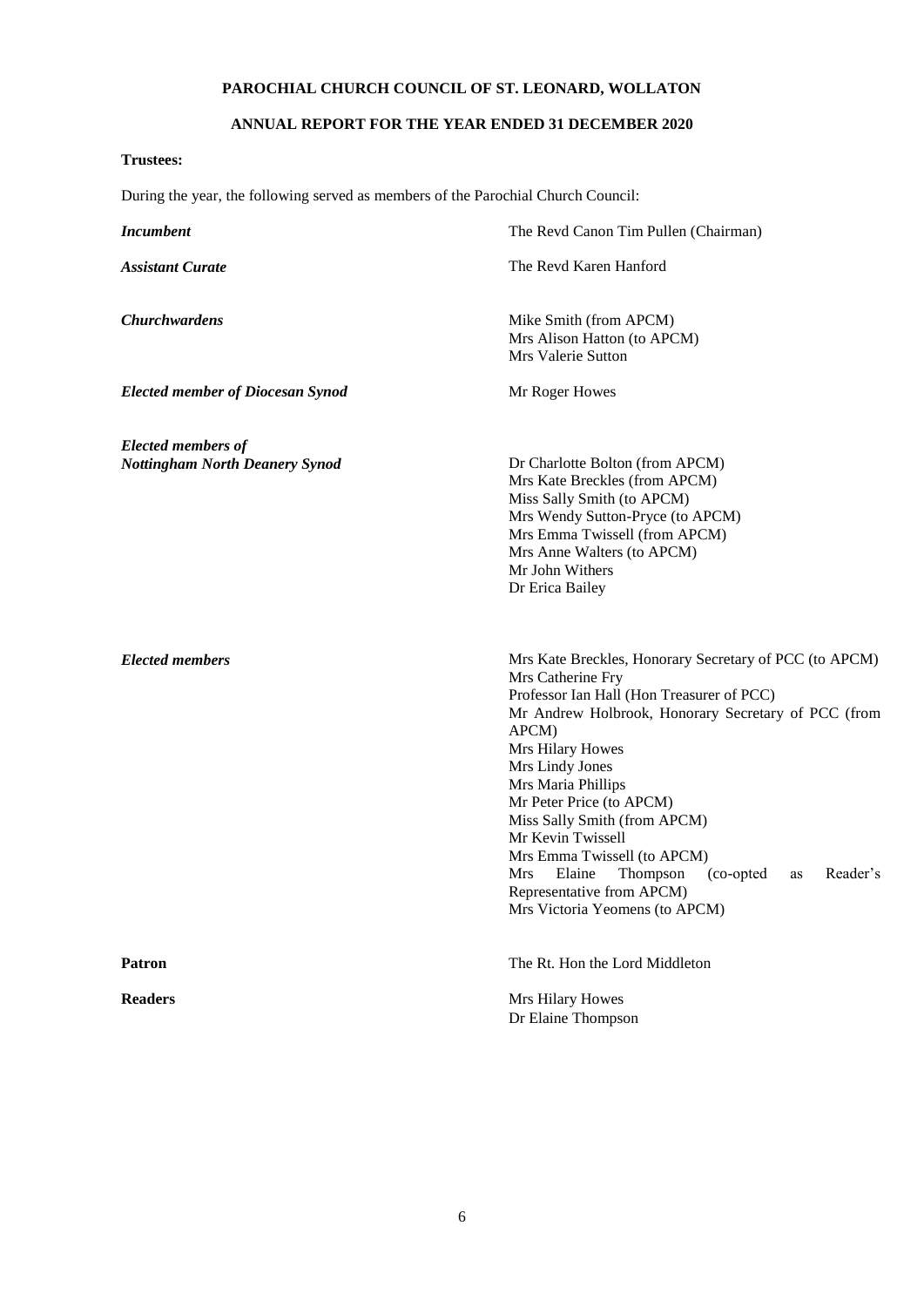# **ANNUAL REPORT FOR THE YEAR ENDED 31 DECEMBER 2020**

| <b>Recognised Lay Ministers</b>                                                     | Mrs Pat Broxham<br>Mrs Maryrose McHugh<br>Mrs Anne Scothern<br>Mrs Anne Walters                                                                                             |                                                    |     |  |  |
|-------------------------------------------------------------------------------------|-----------------------------------------------------------------------------------------------------------------------------------------------------------------------------|----------------------------------------------------|-----|--|--|
| <b>Appointments by PCC</b><br><b>Lay Vice-Chair</b>                                 | <b>Mrs Valerie Sutton</b>                                                                                                                                                   |                                                    |     |  |  |
| <b>Administrative Assistant to the PCC</b>                                          | Mrs Gill Moore                                                                                                                                                              |                                                    |     |  |  |
| <b>Assistant Churchwardens</b>                                                      | Mr Peter Bailey<br>Mrs Mary Stacey<br>Mrs Viv Chamberlain<br>Mrs Anne Walters<br>Mrs Ali Hatton<br>Mrs Jo Young<br>Mr Roger Howes<br>Mr Malcolm Stacey<br>Mrs Barbara Lynes |                                                    |     |  |  |
| <b>Additional Member of Standing Committee</b>                                      | Mr Andrew Holbrook (from APCM)<br>Mrs Maria Phillips                                                                                                                        |                                                    |     |  |  |
| <b>Bank Signatories</b>                                                             | The Revd Canon Tim Pullen<br>David Martin<br>Professor Ian Hall<br>Mike Smith (from APCM)<br><b>Mrs Valerie Sutton</b>                                                      | Mrs Elizabeth Norris<br>Mrs Alison Hatton<br>APCM) | (to |  |  |
| <b>Director of Music</b>                                                            | Mr Peter Price                                                                                                                                                              |                                                    |     |  |  |
| <b>Electoral Roll Officer</b>                                                       | Dr Erica Bailey                                                                                                                                                             |                                                    |     |  |  |
| <b>Parish Safeguarding Co-ordinator</b>                                             | Dr Rachel Higginson                                                                                                                                                         |                                                    |     |  |  |
| <b>Planned Giving Secretary</b>                                                     | Mr David Martin                                                                                                                                                             |                                                    |     |  |  |
| <b>Parish Database Maintenance</b>                                                  | Mr Graham Birkett                                                                                                                                                           |                                                    |     |  |  |
| Chair of St. Leonard's Community Centre<br><b>Wollaton (SLCCW)</b>                  | Mr David Thompson                                                                                                                                                           |                                                    |     |  |  |
| Representatives nominated by the PCC to the<br><b>Management Committee of SLCCW</b> | The Revd Canon Tim Pullen                                                                                                                                                   |                                                    |     |  |  |
| <b>Website Administrators</b>                                                       | Dr Charlotte Bolton<br>The Revd Canon Tim Pullen                                                                                                                            |                                                    |     |  |  |
| <b>Teams</b><br><b>Discipleship</b><br>Worship<br><b>Mission</b>                    | Mr Peter Bailey, Mrs Hilary Howes<br>Miss Sally Smith, Mrs Elaine Thompson<br>Mrs Alison Hatton (to APCM), Mrs Anne Walters                                                 |                                                    |     |  |  |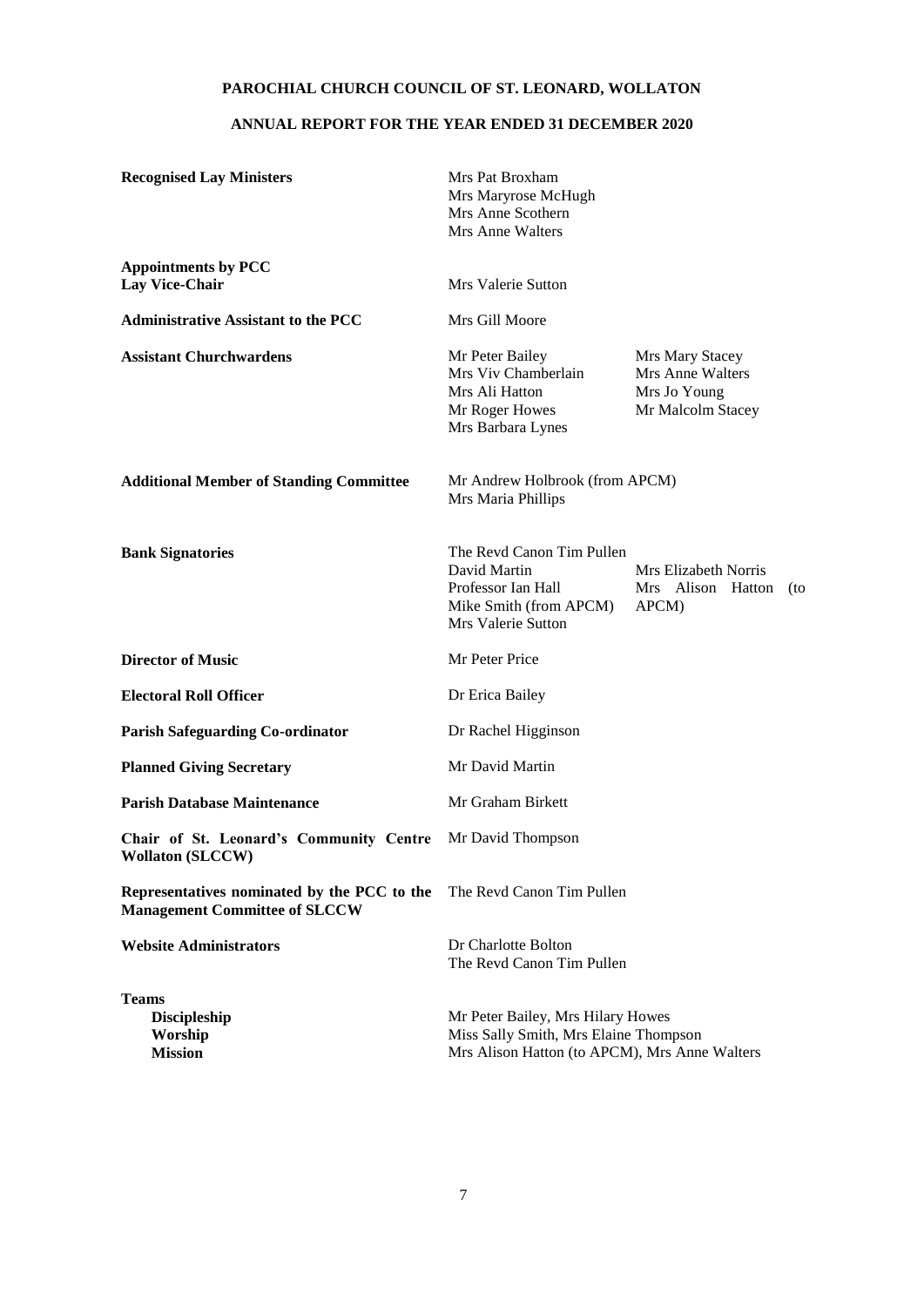### **ANNUAL REPORT FOR THE YEAR ENDED 31 DECEMBER 2020**

**Lay People with permission from Bishop to administer Communion:**

Mrs Pat Broxham Mrs Carol Charmbury Mrs Janet Fisher Mr Roger Howes Mr Malcolm Stacey Mrs Barbara Lynes Mrs Maryrose McHugh Mr Richard Burnett Mrs Pam Martin Mrs Elaine Thompson Mr Gordon Fletcher Mrs Hilary Vaughan Mrs Pam Orme Mrs Anne Walters<br>
Mrs Kate Breckles<br>
Mrs Kate Breckles Mrs Jo Pullen Mr John Withers Mr Peter Bailey Mr Walt Budgen Mr Graham Birkett Mrs Karen Dinsmore Mr Ralph Buckingham Mr Ian Hall Mrs Alison Hatton Mr Robert Norris Mrs Hilary Howes Mrs Sonal Marner Mrs Wendy Sutton-Pryce Mr David Robinson Mrs Janet Fisher Mr Mike Radford

Mrs Judith Robinson Mrs Anne Scothern Mr Colin Shock Miss Sally Smith Mrs Jan Stacey<br>Mrs Mary Stacey Mrs Kate Breckles

### **STRUCTURE, GOVERNANCE AND MANAGEMENT**

### **Governing Document**

The Parochial Church Council is a statutory body and is governed by the regulations as set out in the official Church of England *Church Representation Rules 2020,* which cover all aspects in detail.

This is supplemented by the *Handbook for churchwardens and parochial church Councillors* (revised edition 2020).

### **Recruitment and Appointment of Trustees**

Parochial Church Council members are recruited by election following nomination by any two members of the electoral roll.

Prospective candidates receive a detailed booklet produced in-house entitled *Is the Parochial Church Council for me?* and attend an initial meeting of the Parochial Church Council for clarification of their role and responsibilities within the Church structure.

Parochial Church Council members are elected at the Annual Parochial Church Meeting each year.

### **Key Management Personnel**

The PCC consider the board of Trustees and the Rector as comprising the key management personnel of the charity in charge of directing and controlling the charity and running and operating the charity on a day-today basis. All the PCC give of their time freely and no member of the PCC received any remuneration in the year. Details of trustee expenses are disclosed in note 11 to the accounts.

The rector is paid by the Diocese of Southwell & Nottingham.

### **Related Parties – Associated Churches**

St. Leonards Parochial Church is part of the wider "Church of England" and reports directly to the Diocese of Southwell and Nottingham, paying its annual Parish Share to the diocese which, in 2020, totalled £114,012 (2019: £114,000).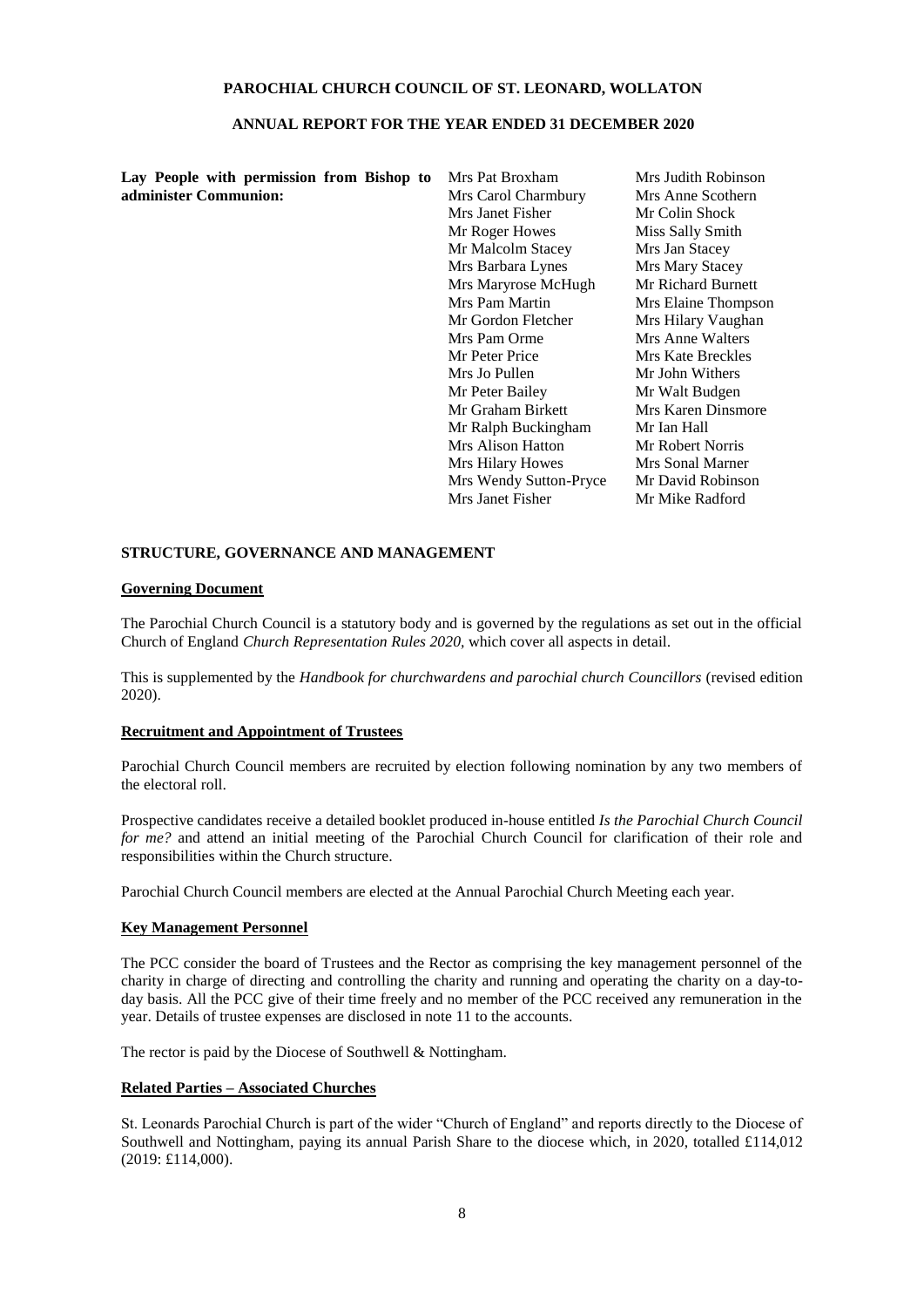# **ANNUAL REPORT FOR THE YEAR ENDED 31 DECEMBER 2020**

# **Organisational Structure**

The church is administered by the Parochial Church Council members and the day-to-day running of the Parochial Church Council is delegated by the trustees to the Rector (as paid chair of the Parochial Church Council) and Churchwardens, in conjunction with the Parish Administrator. Agenda items for the Parochial Church Council are agreed by Standing Committee which is chaired by the Rector. The Parochial Church Council meet on a regular basis and a record of all the meetings is kept.

## **Risk Management**

The trustees have examined the major strategic, financial, and operational risks which the Parochial Church Council faces and confirm that systems have been established to enable regular reports to the Parochial Church Council meetings to be produced so that the necessary steps can be taken to lessen these risks.

### **STATEMENT OF TRUSTEES' RESPONSIBILITIES**

The Trustees are responsible for preparing the Report of the Trustees and the financial statements in accordance with applicable law and United Kingdom Generally Accepted Accounting Practice.

The law applicable to charities in England and Wales, the Charities Act 2011, Charity (Accounts and Reports) Regulations 2008 and the provision of the Trust Deed require the Trustees to prepare financial statements for each financial year which give a true and fair view of the situation of the Charity and of the incoming resources and application of resources, including the income and expenditure of the Charity for the financial year. In preparing those financial statements, the Trustees are required to:

- Select suitable accounting policies and apply them consistently.
- Observe the methods and principles in the appropriate charities SORP.
- Make judgements and estimates that are reasonable and prudent.
- State whether applicable accounting standard have been followed, subject to any material departures that must be disclosed and explained in the financial statements.
- Prepare the financial statements on the going concern basis unless it is inappropriate to presume that the Charity will continue in operation; and

The Trustees are responsible for maintaining the proper accounting records, which disclose with reasonable accuracy at any time the financial position of the Charity and to enable them to ensure that the financial statements comply with the Charities Act 2011. They are also responsible for safeguarding the assets of the Charity and hence for taking reasonable steps for the prevention and detection of fraud and other irregularities.

The trustees are responsible for the maintenance and integrity of the charity and financial information included on the charity's website in accordance with legislation in the United Kingdom governing the preparation and dissemination of financial statements.

This report has been prepared in accordance with the Statement of Recommended Practice; Accounting and Reporting by Charities.

………………………………………………. On behalf of the Trustees The Revd Canon Tim Pullen Chairman and Trustee

Dated: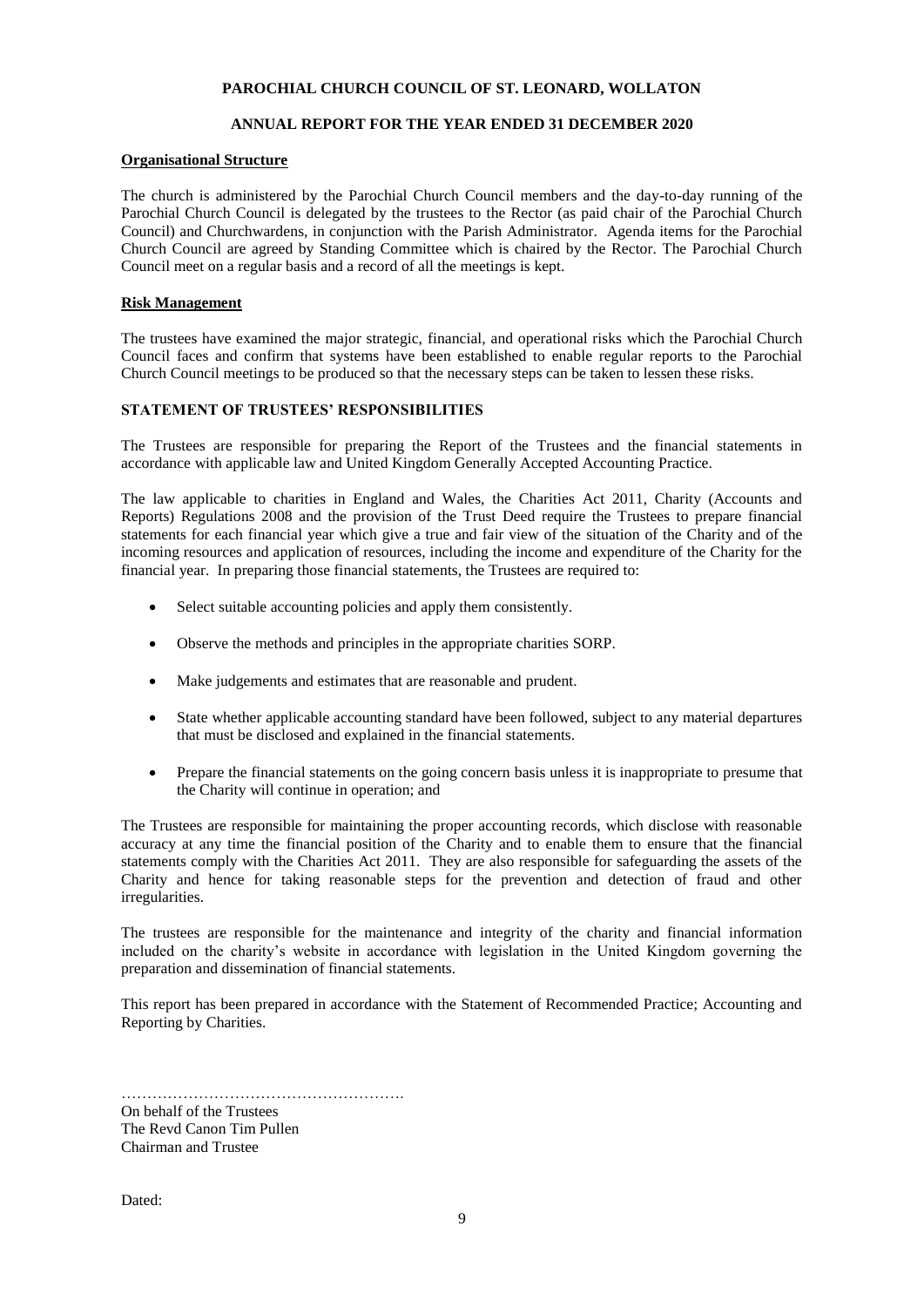# **INDEPENDENT EXAMINER'S REPORT TO THE TRUSTEES OF PAROCHIAL CHURCH COUNCIL OF ST. LEONARD, WOLLATON**

I report to the trustees on my examination of the accounts of the Parochial Church Council of St. Leonard, Wollaton (the Trust) for the year ended 31 December 2020.

### **Responsibilities and Basis of Report**

As the charity trustees of the Trust, you are responsible for the preparation of the accounts in accordance with the requirements of the Charities Act 2011 ("the Act").

I report in respect of my examination of the Trust's accounts carried out under section 145 of the 2011 Act and in carrying out my examination I have followed all the applicable Directions given by the Charity Commission under section 145(5)(b) of the Act.

### **Independent Examiner's Statement**

I have completed my examination. I confirm that no material matters have come to my attention in connection with the examination giving me cause to believe that in any material respect:

- 1. accounting records were not kept in respect of the Trust as required by section 130 of the Act; or
- 2. the accounts do not accord with those records; or
- 3. the accounts do not comply with the applicable requirements concerning the form and content of accounts set out in the Charities (Accounts and Reports) Regulations 2008 other than any requirement that the accounts give a 'true and fair view' which is not a matter considered as part of an independent examination.

I have no concerns and have come across no other matters in connection with the examination to which attention should be drawn in this report in order to enable a proper understanding of the accounts to be reached.

……………………………………………….. Diane Lockwood, FCCA ACA ATT (fellow) Independent Examiner Haines Watts Chartered Accountants Cliffe Hill House 22-26 Nottingham Road Stapleford Nottingham NG9 8AA

Dated: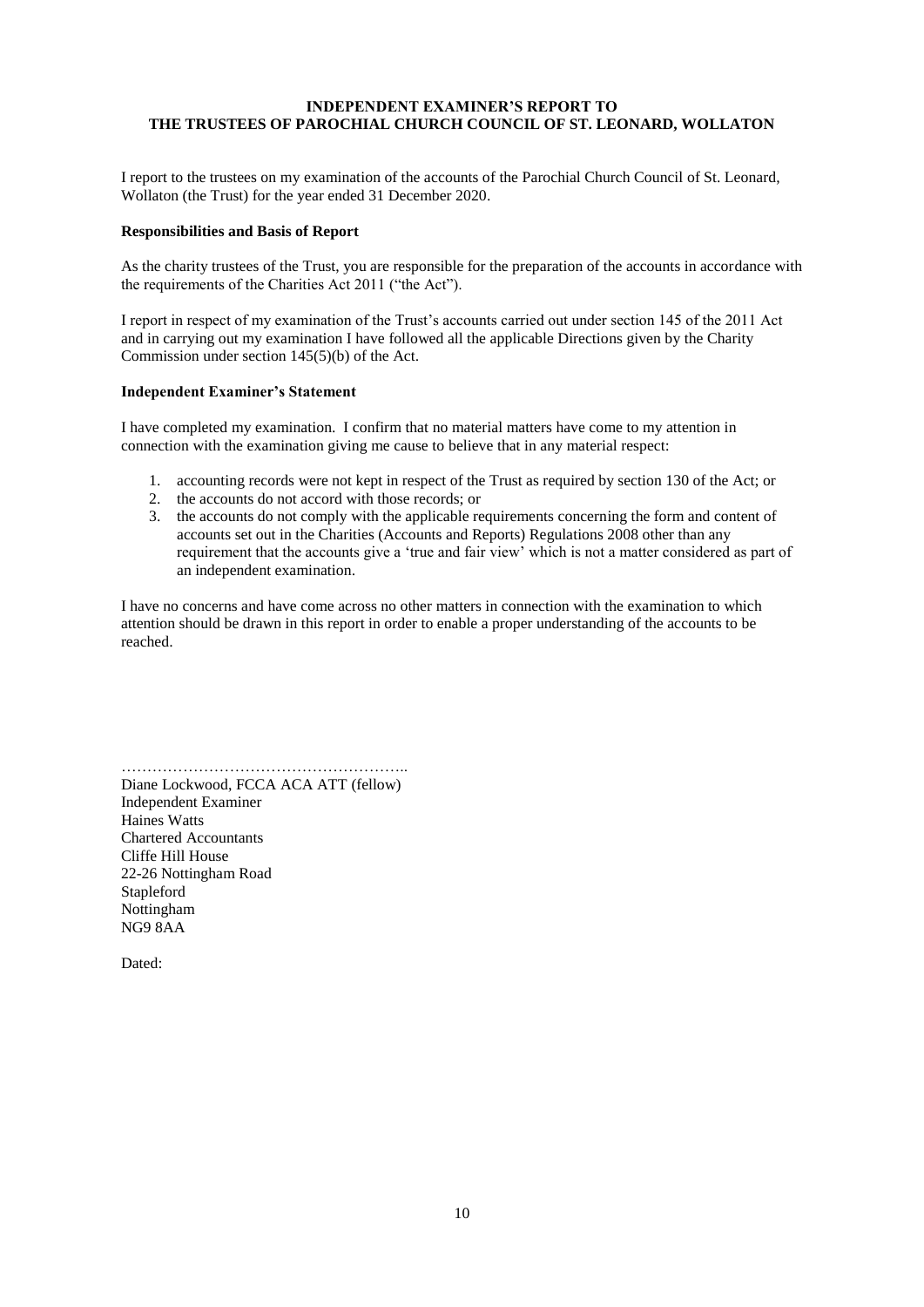# **STATEMENT OF FINANCIAL ACTIVITIES FOR THE YEAR ENDED 31 DECEMBER 2020**

|                                                               | <b>Note</b>   | <b>Unrestricted</b><br><b>Funds</b><br>£ | <b>Restricted</b><br><b>Funds</b><br>$\pmb{\mathfrak{L}}$ | <b>Endowment</b><br><b>Funds</b><br>£ | <b>Total</b><br><b>Funds</b><br>2020<br>£ | <b>Total</b><br><b>Funds</b><br>2019<br>£ |
|---------------------------------------------------------------|---------------|------------------------------------------|-----------------------------------------------------------|---------------------------------------|-------------------------------------------|-------------------------------------------|
| <b>INCOMING RESOURCES</b>                                     |               |                                          |                                                           |                                       |                                           |                                           |
| Donations and Legacies                                        | 2(a)          | 154,274                                  | 1,344                                                     |                                       | 155,618                                   | 180,777                                   |
| Income from other Events & Activities                         | 2(b)          | 28,698                                   |                                                           |                                       | 28,698                                    | 52,744                                    |
| <b>Investment Income</b>                                      | 2(c)          | 598                                      |                                                           | 3,716                                 | 4,314                                     | 4,707                                     |
| <b>TOTAL INCOMING RESOURCES</b>                               |               | 183,570                                  | 1,344                                                     | 3,716                                 | 188,630                                   | 238,228                                   |
| <b>EXPENDITURE</b>                                            |               |                                          |                                                           |                                       |                                           |                                           |
| Costs of raising funds:                                       | 3(f)          | 90                                       |                                                           |                                       | 90                                        | 841                                       |
| <b>Expenditure on Charitable Activities</b>                   | $3(a) - 3(e)$ | 231,869                                  | 14,813                                                    |                                       | 246,682                                   | 277,412                                   |
| <b>TOTAL EXPENDITURE</b>                                      |               | 231,959                                  | 14,813                                                    | $\blacksquare$                        | 246,772                                   | 278,253                                   |
| Net gains (losses)<br>on investments assets – unrealised      |               | $\overline{\phantom{a}}$                 | $\overline{\phantom{a}}$                                  | 8,780                                 | 8,780                                     | 20,146                                    |
| NET INCOME/EXPENDITURE                                        |               | (48, 389)                                | (13, 469)                                                 | 12,496                                | (49,362)                                  | (19, 879)                                 |
| Transfer between funds                                        |               | 3,716                                    |                                                           | (3,716)                               |                                           |                                           |
| Net Movement in Funds                                         |               | (44, 673)                                | (13, 469)                                                 | 8,780                                 | (49, 362)                                 | (19, 879)                                 |
| <b>RECONCILIATION OF FUNDS</b><br>Total funds brought forward |               | 301,626                                  | 537,949                                                   | 131,724                               | 976,299                                   | 996,178                                   |
| <b>TOTAL FUNDS CARRIED FORWARD</b>                            | 9             | 261,953                                  | 524,480                                                   | 140,504                               | 926,937                                   | 976,299                                   |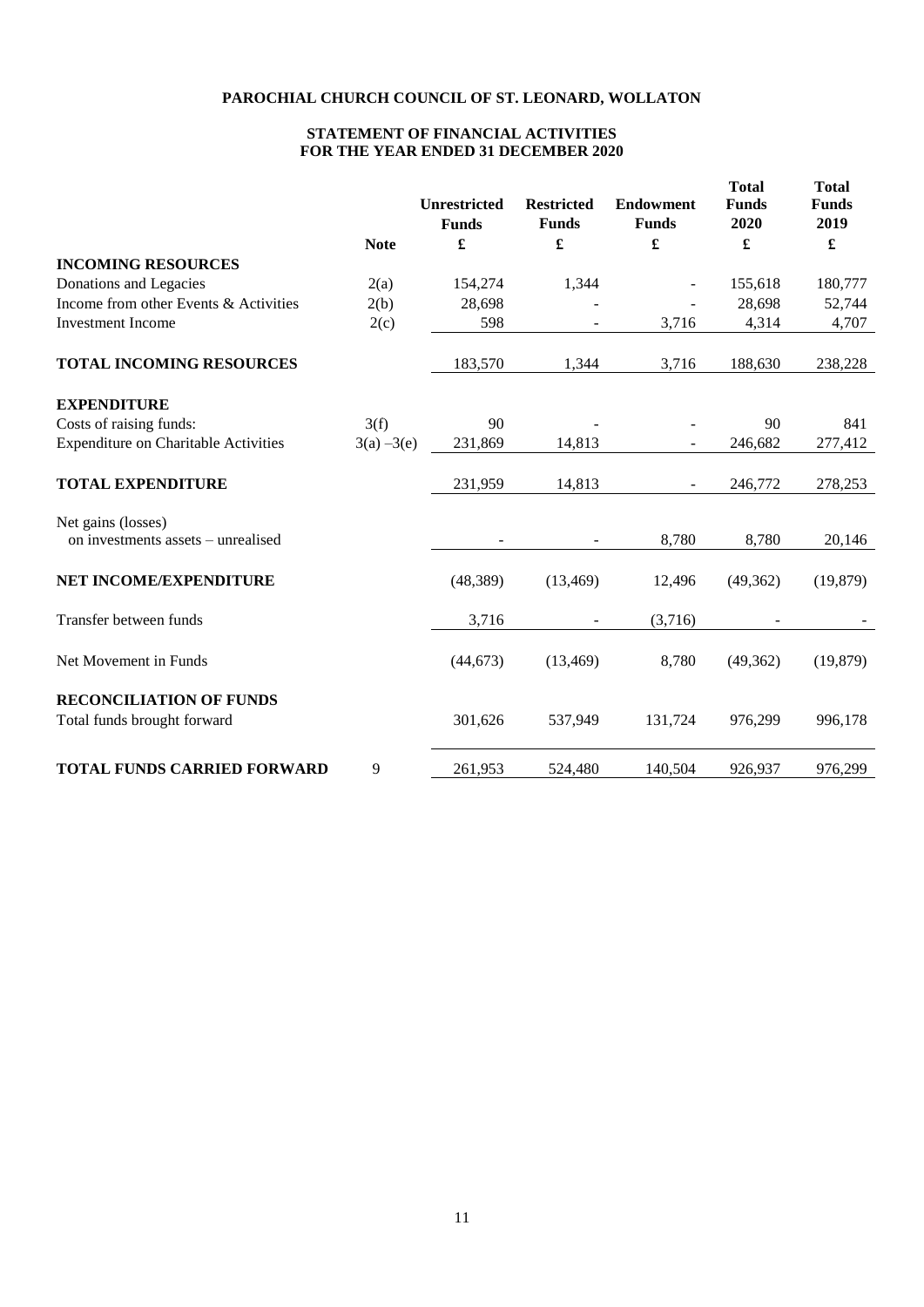# **BALANCE SHEET AS AT 31 DECEMBER 2020**

|                                                          |                                                      |         | <b>Note</b> | 2020<br>£ | 2019<br>£ |
|----------------------------------------------------------|------------------------------------------------------|---------|-------------|-----------|-----------|
| <b>FIXED ASSETS</b>                                      |                                                      |         |             |           |           |
|                                                          | Tangible Fixed Assets<br>Central Board of Finance -  |         | 7           | 517,527   | 547,090   |
|                                                          | Investments                                          |         | 8           | 136,629   | 127,849   |
| <b>Total Fixed Assets</b>                                |                                                      |         |             | 654,156   | 674,939   |
| <b>CURRENT ASSETS</b>                                    |                                                      |         |             |           |           |
|                                                          | <b>Sundry Debtors</b>                                |         |             | 7,361     | 7,220     |
|                                                          | Central Board of Finance - Deposits                  |         |             | 64,774    | 64,634    |
|                                                          | Cash at bank and in hand                             |         |             | 206,291   | 234,352   |
| <b>Total Current Assets</b>                              |                                                      |         |             | 278,426   | 306,206   |
| <b>CREDITORS: Amounts</b><br>falling due within one year |                                                      |         |             |           |           |
|                                                          | Advanced receipts                                    |         |             |           | 969       |
|                                                          | <b>Sundry Creditors</b>                              |         |             | 5,645     | 3,877     |
|                                                          |                                                      |         |             | (5,645)   | (4, 846)  |
| NET CURRENT ASSETS                                       |                                                      |         |             | 272,781   | 301,360   |
| <b>NET ASSETS</b>                                        |                                                      |         |             | 926,937   | 976,299   |
| <b>REPRESENTED BY FUNDS</b>                              | <b>Unrestricted Funds</b><br><b>General Purposes</b> | 161,953 | 9           |           |           |
|                                                          | <b>Designated Funds</b>                              | 100,000 |             |           |           |
|                                                          | <b>Total Unrestricted funds</b>                      |         |             | 261,953   | 306,626   |
|                                                          | <b>Restricted funds</b>                              |         |             | 524,480   | 537,949   |
|                                                          | Endowment funds                                      |         |             | 140,504   | 131,724   |
| <b>TOTAL CHARITY FUNDS</b>                               |                                                      |         | 10          | 926,937   | 976,299   |

Approved by the Parochial Church Council on .................................................................. and signed on its behalf by:

………………………………………………… The Reverend Canon Tim Pullen – Chairman

………………………………………………… Professor Ian Hall

Dated:

The notes on pages 14 to 25 form part of these financial statements.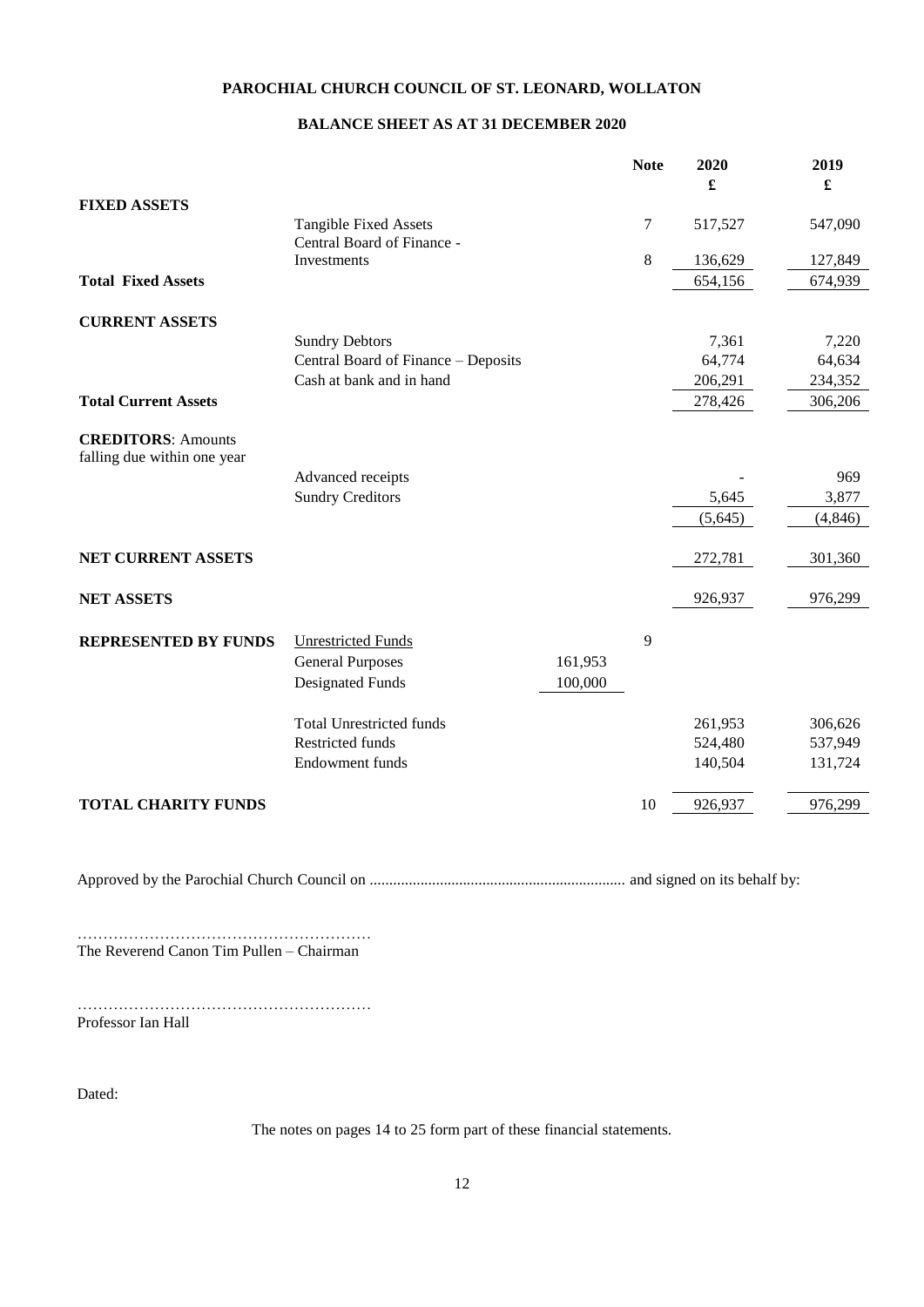# **NOTES TO THE FINANCIAL STATEMENTS FOR THE YEAR ENDED 31 DECEMBER 2020**

### **1. ACCOUNTING POLICIES**

### **Basis of Accounting**

The financial statements have been prepared in accordance with the Church Accounting Regulations 2006 together with Statement of Recommended Practice: Accounting and Reporting by Charities preparing their accounts in accordance with the Financial Reporting Standard applicable in the UK and Republic of Ireland (FRS102) effective 1st January 2019, and the Financial Reporting Standard applicable in the United Kingdom and Republic of Ireland (FRS102) and Charities Act 2011. Assets and liabilities are initially recognised at historical cost or transaction value unless otherwise stated in the relevant accounting policy note.

The charity constitutes a public benefit entity as defined by FRS102.

The Trustees' consider that there are no material uncertainties about the charity's ability to continue as a going concern.

The financial statements are presented in sterling  $(E)$ .

#### **Funds**

Endowment funds are generally funds which the PCC must retain for the benefit of the Church and spend on capital purposes and authority for expenditure must be obtained from the Southwell diocese.

Unrestricted funds represent the funds of the PCC that are not subject to any restrictions regarding their use and are available for application on the general purposes of the PCC. These include funds designated for a particular purpose by the PCC.

The purpose of any restricted funds is noted in the accounts.

The accounts only include transactions, assets and liabilities for which the PCC can be held responsible.

#### **Incoming Resources**

*Voluntary income and capital sources*

Collections and regular giving are recognised when received by or on behalf of the PCC.

Income tax recoverable on covenanted or gift aid donations is recognised when claimable.

Grants to the PCC are accounted for when received as soon as the PCC is notified of its legal entitlement, the amount due is quantifiable and its ultimate receipt by the PCC is reasonably certain.

Funds raised by social and similar events are accounted for gross.

#### *Other ordinary income*

Rental income from the letting of church premises is accounted for when the hiring takes place.

Parochial fees due to the PCC for weddings, funerals etc are accounted for on an event by event basis, and are net of amounts due to the Southwell and Nottingham Diocese.

For legacies, entitlement is taken as the earlier of:

- the date on which the charity is aware that probate has been granted;
- the estate has been finalised and notification has been made by the executor(s) to the Trust that a distribution will be made; or
- when a distribution is received from the estate.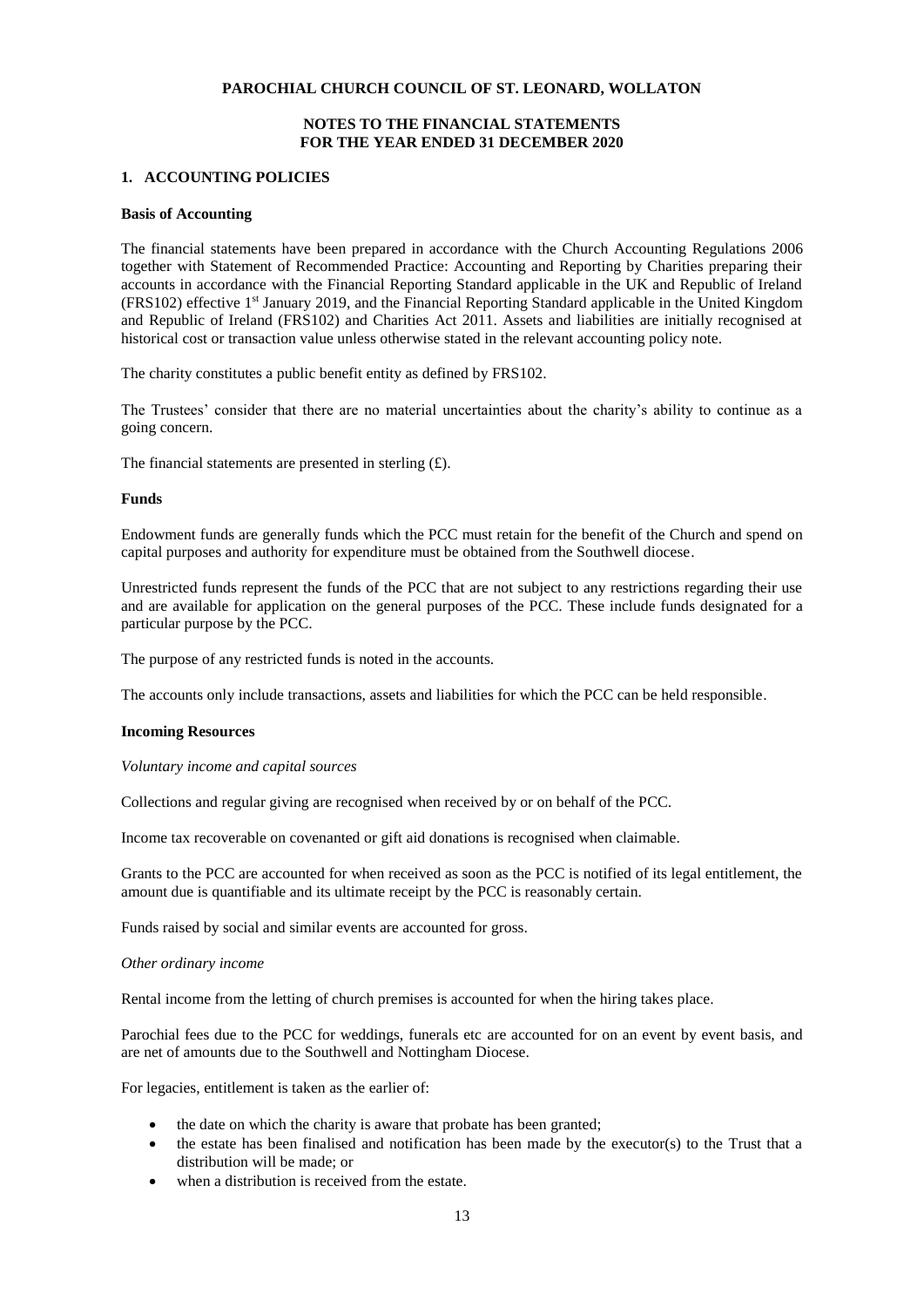# **NOTES TO THE FINANCIAL STATEMENTS FOR THE YEAR ENDED 31 DECEMBER 2020 - CONTINUED**

Receipt of a legacy, in whole or in part, is only considered probable when the amount can be measured reliably and the charity has been notified of the executor's intention to make a distribution. Where legacies have been notified to the charity or the charity is aware of the granting of probate, and the criteria for income recognition have not been met, then the legacy is treated as a contingent asset and disclosed if material.

Donated services and facilities are recognised as income when the Charity has control over the item, any conditions associated with the donated item have been met, the receipt of economic benefit from the use by the Charity of the item is probable and that economic benefit can be measured reliably. On receipt, donated services and facilities are recognised on the basis of the value of the gift to the Charity which is the amount the charity would have been willing to pay to obtain services or facilities of equivalent economic benefit on the open market; a corresponding amount is then recognised in expenditure in the period of receipt, where this can be quantified.

#### *Income from investments*

Interest on funds held on deposit is included when receivable and the amount can be measured reliably by the charity; this is normally upon notification of the interest paid or payable by the bank.

### *Realised gains and losses*

Realised gains or losses are recognised when investments are sold and are calculated as the difference between sales proceeds and the previous year end market value.

Unrealised gains or losses are accounted for on revaluation of investments at their year end market values.

#### **Resources Expended**

Expenditure is recognised on an accruals basis as a liability is incurred and includes vat where appropriate, which cannot be recovered.

#### *Giving*

Grants and donations are accounted for when paid.

### *Costs directly related to the work of the church*

The Diocesan Parish Share is accounted for when payable and any amount unpaid at the year end is shown as a creditor in the Balance Sheet.

#### **Debtors**

Debtors are recognised at the settlement amount owed to the Charity or prepaid.

### **Creditors**

Creditors and provisions are recognised where the Charity has a present obligation resulting from a past event that will probably result in the transfer of funds to a third party, and the amount due to settle the obligation can be measured or estimated reliably. Creditors and provisions are normally recognised at their settlement amount.

#### **Financial Instruments**

The Charity has financial assets and financial liabilities of a kind that qualify as basic financial instruments. Basic financial instruments are initially recognised at transaction value and subsequently measured at their settlement value.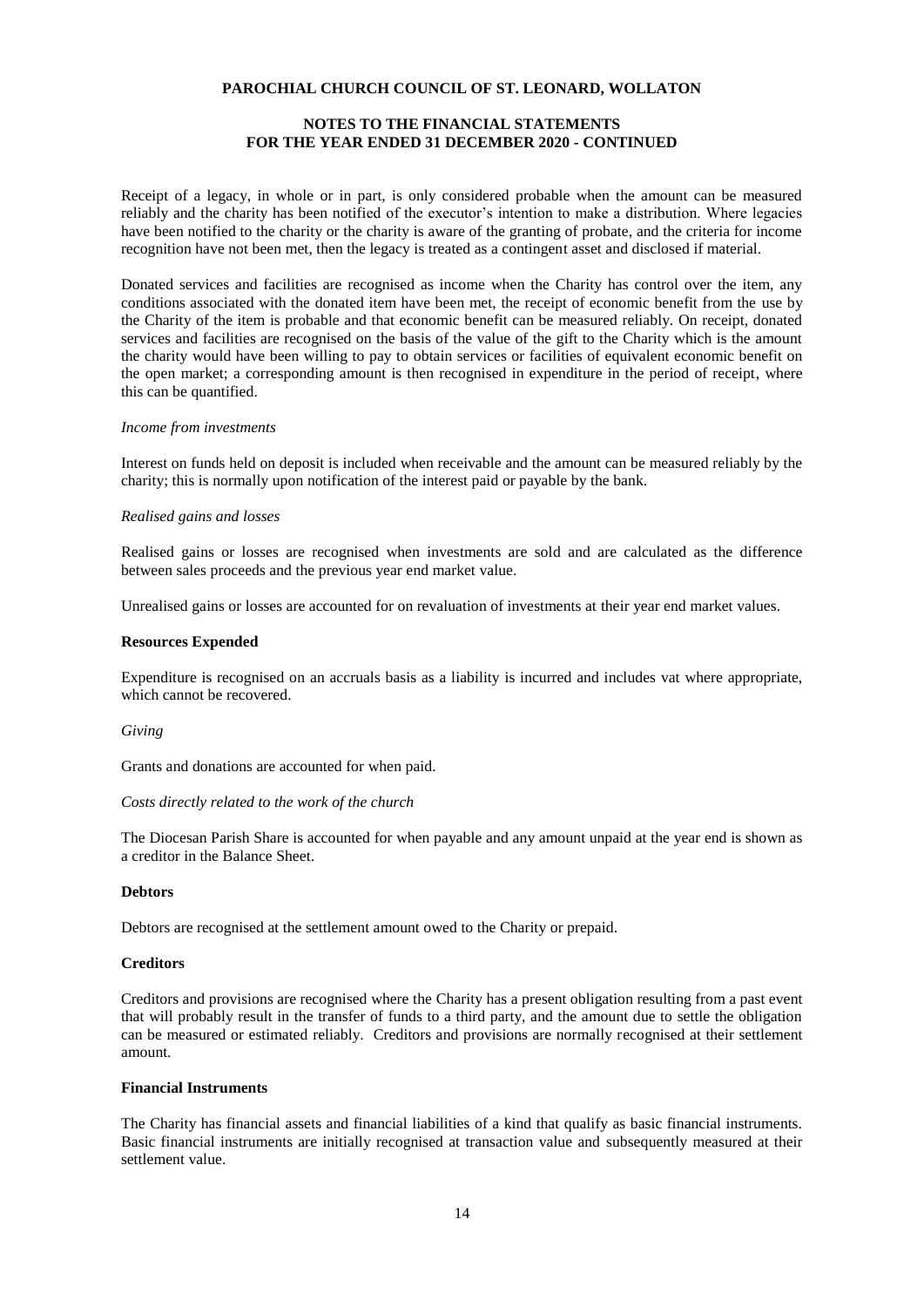# **NOTES TO THE FINANCIAL STATEMENTS FOR THE YEAR ENDED 31 DECEMBER 2020 - CONTINUED**

### **Judgement and Key Sources of Estimation Uncertainty**

The preparation of accounts using generally accepted accounting principles requires management to make estimates and assumptions that affect the reported amounts of assets and liabilities at the date of the accounts and the reported amounts of revenues and expenses during the reporting period.

The key estimates and assumptions used in the Financial Statements are detailed in the accounting policies.

### **Irrecoverable VAT**

Irrecoverable VAT is charged against the expenditure heading for which it was incurred.

### **Allocation of overhead and support costs**

Overhead and support costs have been allocated as a direct cost between Charitable Activities and Governance Costs. Support costs are those functions that assist the work of the charity but do not directly undertake charitable activities. Support costs include office costs, payroll and governance costs which support the church activities.

### **Governance costs**

Governance costs comprise all costs incurred in the governance of the PCC. These include costs related to the statutory audit together with a direct apportionment of overhead and support costs.

### **Fixed Assets**

### *Consecrated land and buildings and moveable church furnishings*

Consecrated and beneficed property is excluded from the accounts by section  $10(2)(a)$  of the Charities Act 2011.

No value is placed on moveable church furnishings held by the churchwardens on special trust for the PCC and which require a faculty for disposal since the PCC considers this to be an inalienable property. All expenditure incurred during the year on consecrated or beneficed buildings and moveable church furnishings, whether maintenance or improvement is written off as incurred.

### *Other land and buildings*

Other land and buildings held on behalf of the PCC for its own purposes is shown at cost.

Building costs are depreciated at 2% per annum for each full year on cost.

### *Equipment and other fixtures and fittings*

Equipment used for church purposes is depreciated on a straight line basis over 4 years. Individual items of equipment with a purchase price of  $\pounds1,000$  or less are written off in the period in which the asset is acquired.

Equipment for use in the Community Centre is depreciated on a straight line basis over the estimated useful life of each item, which varies between 6 and 12 years.

#### **Investments**

Investments are valued at market value as at the year end date.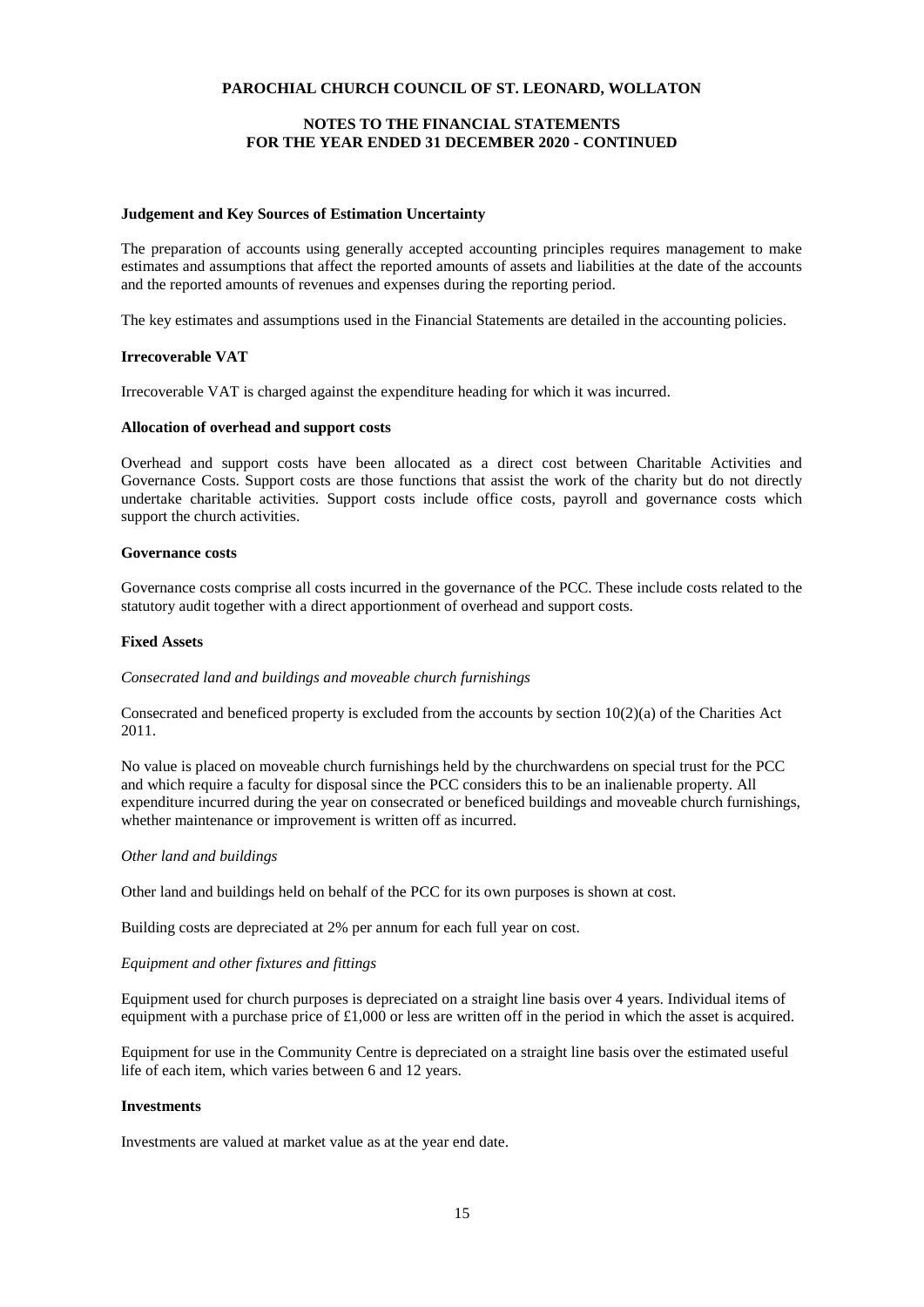# **NOTES TO THE FINANCIAL STATEMENTS FOR THE YEAR ENDED 31 DECEMBER 2020 - CONTINUED**

#### **Pension costs**

The Pension Builder Scheme of the Church Workers Pension Fund is made up of two sections, Pension Builder Classic and Pension Builder 2014, both of which are classed as defined benefit schemes.

The assets of the scheme are held separately from those of the employer.

There is no sub-division of assets between employers in each section of the Pension Builder Scheme. The scheme is considered to be a multi-employer scheme as described in Section 28 of FRS 102. This means it is not possible to attribute the Pension Builder Scheme's assets and liabilities to specific employers and that contributions are accounted for as if the Scheme were a defined contribution scheme. The pension costs charged to the SoFA in the year are contributions payable.

A valuation of the scheme is carried out once every three years. The most recent scheme valuation completed was carried out as at 31 December 2016. This revealed, on the ongoing assumptions used, a deficit of £14.2m. There is no requirement for deficit payments at the current time.

Pension Builder 2014 will be valued in relation to the lump sum payable to members at normal pension age. There are no annual pension benefits.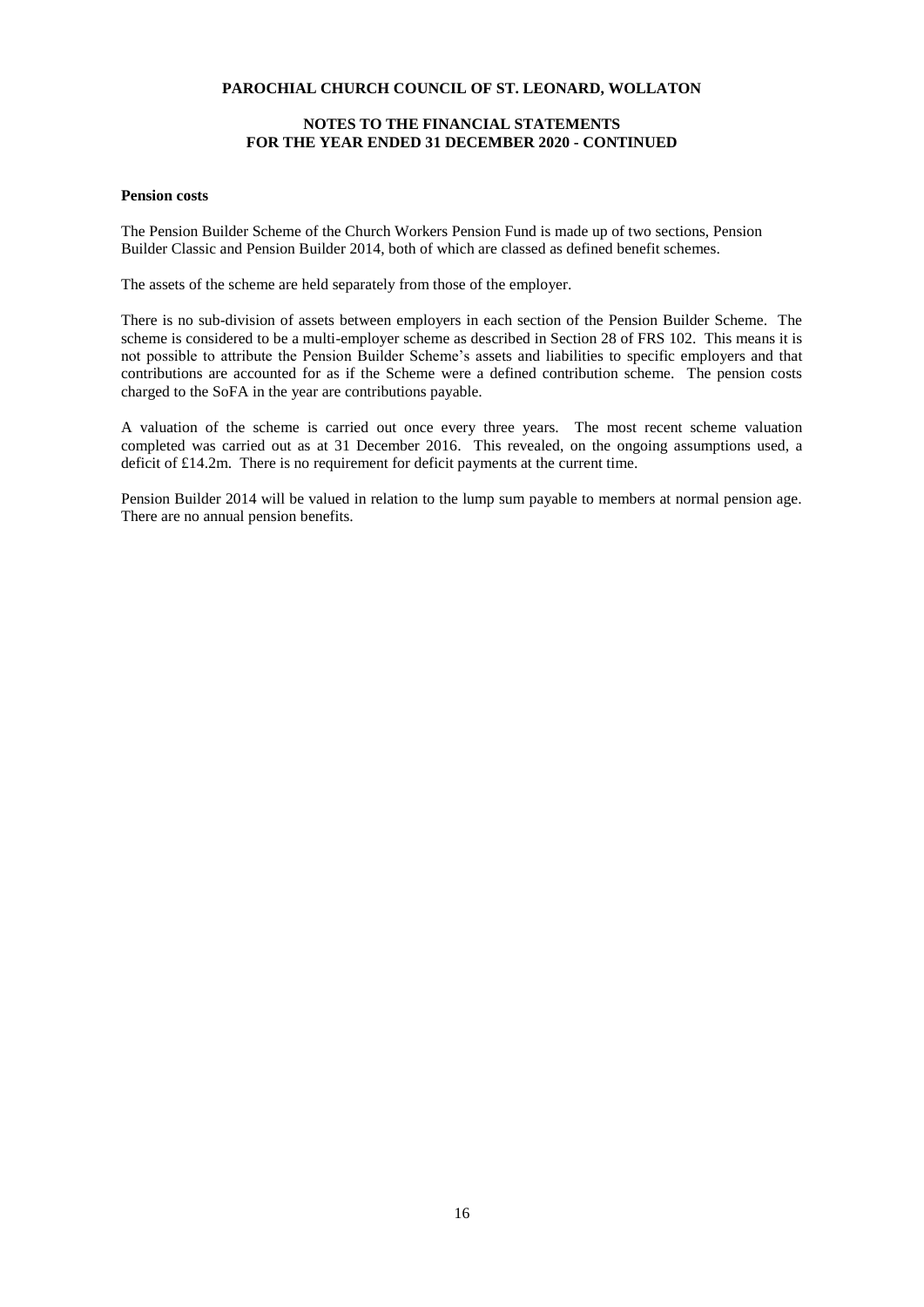# **NOTES TO THE FINANCIAL STATEMENTS FOR THE YEAR ENDED 31 DECEMBER 2020 - CONTINUED**

| 2. INCOMING RESOURCES                           | <b>Unrestricted</b><br><b>Funds</b> | <b>Restricted</b><br><b>Funds</b> | <b>Endowment</b><br><b>Funds</b> | <b>Total Funds</b><br>2020 | <b>Total Funds</b><br>2019 |
|-------------------------------------------------|-------------------------------------|-----------------------------------|----------------------------------|----------------------------|----------------------------|
| $2(a)$ Donated Income – Voluntary               | $\pmb{\mathfrak{L}}$                | $\pmb{\mathfrak{L}}$              | $\pmb{\mathfrak{L}}$             | $\pmb{\mathfrak{L}}$       | $\pmb{\mathfrak{L}}$       |
| Collections - General                           | 792                                 |                                   |                                  | 792                        | 2,545                      |
| Collections - Baptisms, Weddings, Funerals      | 233                                 |                                   |                                  | 233                        | 568                        |
| Regular giving                                  | 123,979                             |                                   |                                  | 123,979                    | 121,988                    |
| Gift Aid recoverable                            | 26,560                              |                                   |                                  | 26,560                     | 30,346                     |
| Legacies (note 13)                              |                                     |                                   |                                  |                            | 8,807                      |
| Donations (National and Local)                  | 491                                 |                                   |                                  | 491                        | 2,837                      |
|                                                 | 152,055                             |                                   |                                  | 152,055                    | 167,091                    |
| <b>Donated Income - Specific use</b>            |                                     |                                   |                                  |                            |                            |
| Youth work                                      |                                     | 600                               |                                  | 600                        | 600                        |
| - Gift Aid recoverable                          |                                     | 125                               |                                  | 125                        | 140                        |
| Altar Rail                                      |                                     |                                   |                                  |                            |                            |
| - Gift Aid recoverable                          |                                     |                                   |                                  |                            |                            |
| <b>Bell Tower Fund</b>                          |                                     |                                   |                                  |                            | 1,270                      |
| Special Appeals (inc Gift Aid)                  |                                     | 619                               |                                  | 619                        | 4,494                      |
|                                                 |                                     | 1,344                             |                                  | 1,344                      | 6,504                      |
| <b>Other Voluntary Income</b>                   |                                     |                                   |                                  |                            |                            |
| Wedding and funeral fees (net)                  | 2,219                               |                                   |                                  | 2,219                      | 7,102                      |
| Marriage preparation income                     |                                     |                                   |                                  |                            | 80                         |
|                                                 | 2,219                               |                                   |                                  | 2,219                      | 7,182                      |
| <b>Total Donations and Legacies</b>             | 154,274                             | 1,344                             |                                  | 155,618                    | 180,777                    |
| 2(b) Gross income from events and<br>activities |                                     |                                   |                                  |                            |                            |
| Other Income*                                   | 1,716                               |                                   |                                  | 1,716                      | 2,541                      |
| <b>Fund Raising Events</b>                      | 547                                 |                                   |                                  | 547                        | 1,352                      |
| Charity Stall (TraidCraft)                      |                                     |                                   |                                  |                            | 344                        |
| Use of photocopiers                             | 184                                 |                                   |                                  | 184                        | 200                        |
| Coffee and tea - Sunday                         | 132                                 |                                   |                                  | 132                        | 493                        |
| Parents and Toddlers                            | 705                                 |                                   |                                  | 705                        | 2,822                      |
| Wollaton Community Centre (note 4(a))           | 25,414                              |                                   |                                  | 25,414                     | 44,992                     |
|                                                 | 28,698                              | $\sim$                            | $\overline{a}$                   | 28,698                     | 52,744                     |
| 2(c) Investment Income                          |                                     |                                   |                                  |                            |                            |
| <b>Bank</b> interest                            | 470                                 |                                   |                                  | 470                        | 872                        |
| Legacy fund interest                            | 91                                  |                                   |                                  | 91                         | 91                         |
| Russell and Middleton Trust income              |                                     |                                   | 3,716                            | 3,716                      | 3,716                      |
| Monuments fund income                           | 37                                  |                                   |                                  | 37                         | 28                         |
|                                                 | 598                                 |                                   | 3,716                            | 4,314                      | 4,707                      |
| TOTAL INCOMING RESOURCES                        | 183,570                             | 1,344                             | 3,716                            | 188,630                    | 238,228                    |

\*Other income includes claims made under the CJRS grants in respect of furloughed staff totalling £1,151.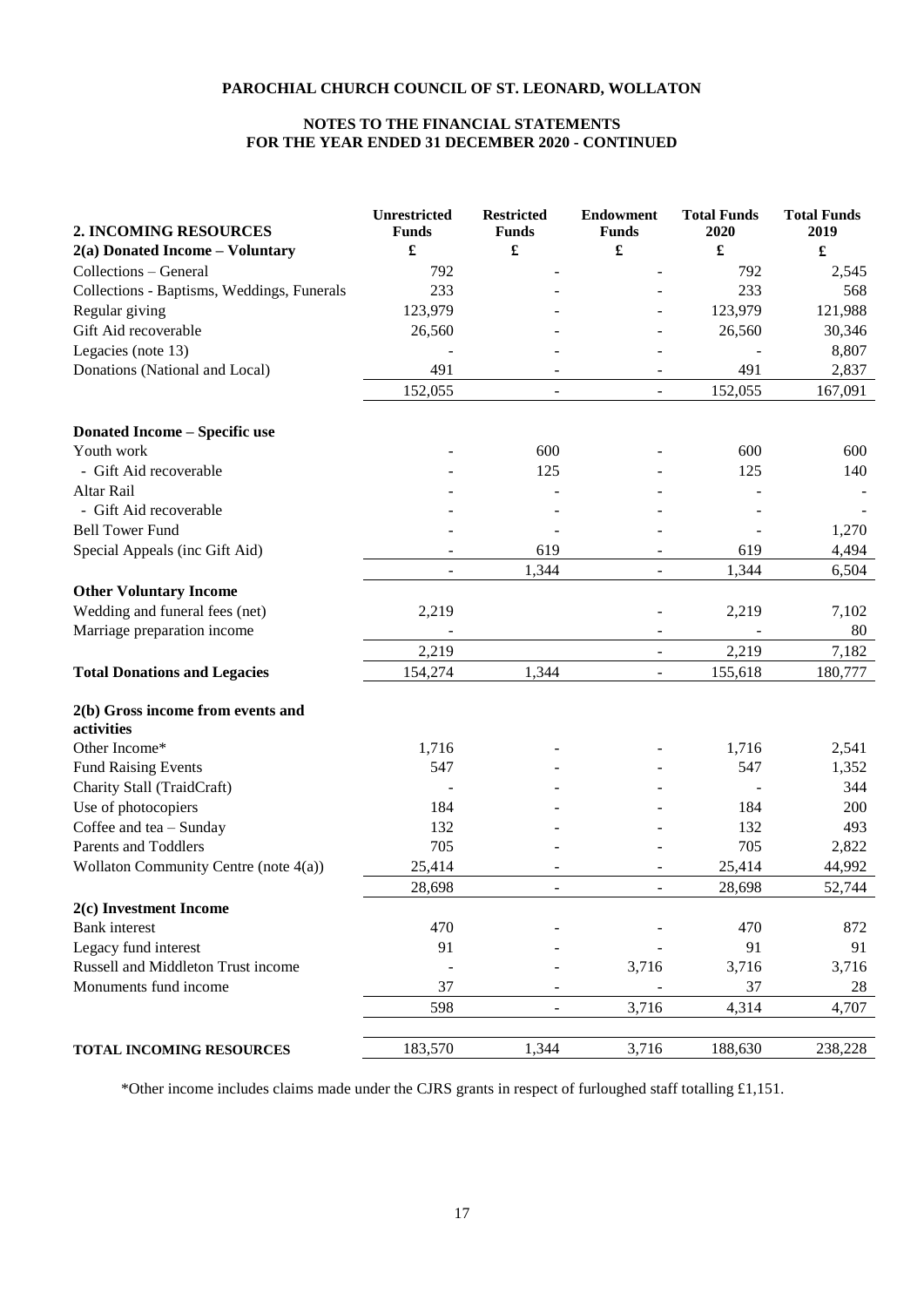# **NOTES TO THE FINANCIAL STATEMENTS FOR THE YEAR ENDED 31 DECEMBER 2020 – CONTINUED**

| <b>3. RESOURCES EXPENDED</b>                      | Unrestricted<br><b>Funds</b><br>£ | <b>Restricted</b><br><b>Funds</b><br>$\pmb{\mathfrak{L}}$ | <b>Endowment</b><br><b>Funds</b><br>£ | <b>Total Funds</b><br>2020<br>£ | <b>Total Funds</b><br>2019<br>£ |
|---------------------------------------------------|-----------------------------------|-----------------------------------------------------------|---------------------------------------|---------------------------------|---------------------------------|
| $3(a)$ Giving                                     |                                   |                                                           |                                       |                                 |                                 |
| Extraordinary Mission (12)                        |                                   |                                                           |                                       |                                 | 10,000                          |
| Overseas (note 12)                                | 3,500                             |                                                           |                                       | 3,500                           | 3,500                           |
| Home (note 12)                                    | 4,500                             |                                                           |                                       | 4,500                           | 4,720                           |
| <b>Wollaton Churches Committee</b>                | 200                               |                                                           |                                       | 200                             | 200                             |
| Special Appeals/ Partnership for Missional Church | 662                               | 619                                                       |                                       | 1,281                           | 5,933                           |
|                                                   | 8,862                             | 619                                                       | $\overline{a}$                        | 9,481                           | 24,353                          |
| 3(b) Support Costs                                |                                   |                                                           |                                       |                                 |                                 |
| Operating Expenses (note 4a)                      | 39,506                            |                                                           | $\overline{\phantom{a}}$              | 39,506                          | 47,985                          |
|                                                   | 39,506                            | $\overline{\phantom{a}}$                                  | $\overline{\phantom{a}}$              | 39,506                          | 47,985                          |
| 3(c) Directly related to the work of the Church   |                                   |                                                           |                                       |                                 |                                 |
| Diocesan Parish Share                             | 115,992                           |                                                           |                                       | 115,992                         | 114,000                         |
| Gas                                               | 2,420                             |                                                           |                                       | 2,420                           | 3,111                           |
| Electricity                                       | 1,093                             |                                                           |                                       | 1,093                           | 1,358                           |
| Insurance                                         | 3,729                             |                                                           |                                       | 3,729                           | 3,606                           |
| Maintenance and Security *                        | 9,838                             |                                                           |                                       | 9,838                           | 14,250                          |
| Water rates - Cemetery                            | 32                                |                                                           |                                       | 32                              | 54                              |
| Staff expenses - Rector                           | 625                               |                                                           |                                       | 625                             | 696                             |
| Staff expenses - Curate's                         | 311                               |                                                           |                                       | 311                             | 2,382                           |
| Salaries - Director of Music                      | 4,394                             |                                                           |                                       | 4,394                           | 4,394                           |
| Maintenance – Organ and Piano                     | 360                               |                                                           |                                       | 360                             | 5                               |
| Cost of services                                  | 1,824                             |                                                           |                                       | 1,824                           | 1,864                           |
| Choir costs                                       | 107                               |                                                           |                                       | 107                             | 364                             |
| Catering                                          | 201                               |                                                           |                                       | 201                             | 574                             |
| Bereavement group                                 | 10                                |                                                           |                                       | 10                              | 38                              |
| Amplification/ AV System                          | 1,853                             |                                                           |                                       | 1,853                           |                                 |
| Marriage and Baptism preparation                  | 101                               |                                                           |                                       | 101                             | 294                             |
| Spiritual Development                             | 435                               |                                                           |                                       | 435                             | 237                             |
| Parents and Toddlers                              | 3,056                             |                                                           |                                       | 3,056                           | 3,005                           |
| Link magazine                                     |                                   |                                                           |                                       |                                 | 72                              |
| Printing, Stationery and Publications             | 345                               |                                                           |                                       | 345                             | 956                             |
| Miscellaneous expenditure                         | 806                               |                                                           |                                       | 806                             | 3,471                           |
| Professional Fees                                 | 2,956                             |                                                           |                                       | 2,956                           | 2,971                           |
|                                                   | 150,488                           |                                                           |                                       | 150,488                         | 157,702                         |

\* Expenditure of £748.80 on Bell Rope Repairs in the previous year.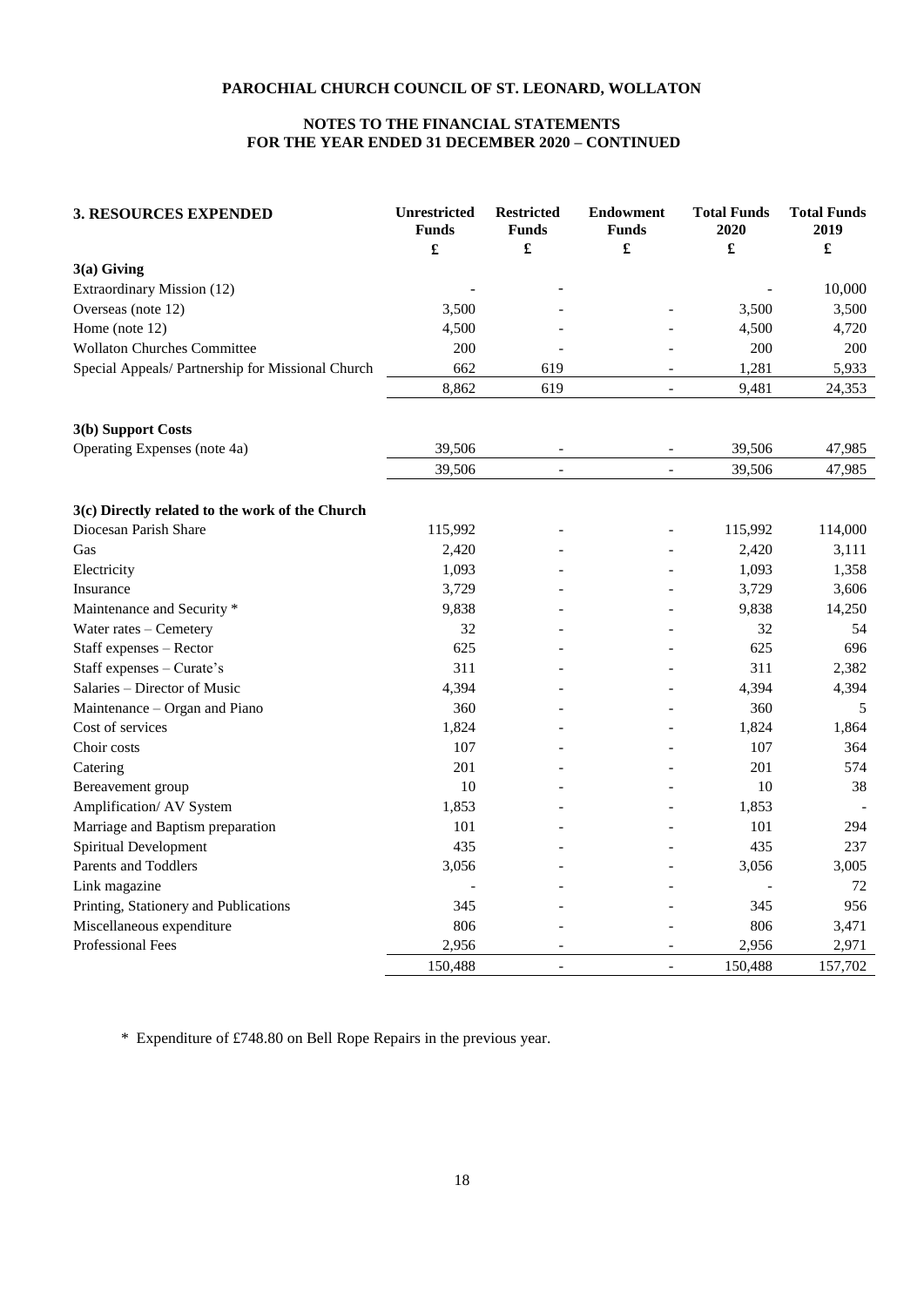# **NOTES TO THE FINANCIAL STATEMENTS FOR THE YEAR ENDED 31 DECEMBER 2020 - CONTINUED**

| <b>3. RESOURCES EXPENDED</b>            | <b>Unrestricted</b><br><b>Funds</b> | <b>Restricted</b><br><b>Funds</b> | <b>Endowment</b><br><b>Funds</b> | <b>Total Funds</b><br>2020 | <b>Total Funds</b><br>2019 |
|-----------------------------------------|-------------------------------------|-----------------------------------|----------------------------------|----------------------------|----------------------------|
|                                         | £                                   | £                                 | £                                | £                          | £                          |
| 3(d) Governance costs                   |                                     |                                   |                                  |                            |                            |
| Telephone, internet and website costs   | 911                                 |                                   |                                  | 911                        | 319                        |
| Printing, stationery and publications   | 355                                 |                                   |                                  | 355                        | 526                        |
| Independent examination and accountancy | 2,640                               |                                   |                                  | 2,640                      | 2,640                      |
| Audit fee and accountancy               |                                     |                                   |                                  |                            |                            |
| Loan interest                           |                                     |                                   |                                  |                            |                            |
| Computer equipment and support          | 75                                  |                                   |                                  | 75                         | 464                        |
| Depreciation                            | 12,843                              |                                   |                                  | 12,843                     | 12,703                     |
| Staff salary costs                      | 16,189                              |                                   |                                  | 16,189                     | 16,526                     |
|                                         | 33,013                              | $\blacksquare$                    |                                  | 33,013                     | 33,178                     |
| 3(e) Land and Buildings                 |                                     |                                   |                                  |                            |                            |
| Community Centre – depreciation         |                                     | 14,194                            |                                  | 14,194                     | 14,194                     |
|                                         |                                     | 14,194                            |                                  | 14,194                     | 14,194                     |
| 3(f) Fund raising and publicity         |                                     |                                   |                                  |                            |                            |
| Giving Campaign costs                   |                                     |                                   |                                  |                            | 50                         |
| <b>Fund Raising Costs</b>               | 90                                  |                                   |                                  | 90                         | 684                        |
| <b>Charity Stall Costs</b>              |                                     |                                   |                                  |                            | 107                        |
|                                         | 90                                  | $\blacksquare$                    | ÷                                | 90                         | 841                        |
|                                         |                                     |                                   |                                  |                            |                            |
| <b>TOTAL RESOURCES EXPENDED</b>         | 231,959                             | 14,813                            |                                  | 246,772                    | 278,253                    |

# **4. ST LEONARD'S COMMUNITY CENTRE**

| 4(a) Operating statement           | <b>Unrestricted</b><br><b>Funds</b> | <b>Restricted</b><br><b>Funds</b> | <b>Endowment</b><br><b>Funds</b> | <b>Total Funds</b><br>2020 | <b>Total Funds</b><br>2019 |
|------------------------------------|-------------------------------------|-----------------------------------|----------------------------------|----------------------------|----------------------------|
|                                    | £                                   | £                                 | £                                | £                          | $\pmb{\mathfrak{L}}$       |
| <b>Gross Income</b>                |                                     |                                   |                                  |                            |                            |
| Income (inc CJRS Grant £11,346)    | 25,414                              |                                   |                                  | 25,414                     | 44,992                     |
| Church contribution                | 5,216                               |                                   |                                  | 5,216                      | 5,306                      |
|                                    | 30,630                              |                                   |                                  | 30,630                     | 50,298                     |
| <b>Expenditure</b>                 |                                     |                                   |                                  |                            |                            |
| Salaries and Wages                 | 25,397                              |                                   |                                  | 25,397                     | 24,555                     |
| Heating and Power                  | 3,227                               |                                   |                                  | 3,227                      | 4,493                      |
| Materials                          | 228                                 |                                   |                                  | 228                        | 555                        |
| Administration                     | 538                                 |                                   |                                  | 538                        | 1,661                      |
| Water charges                      | 859                                 |                                   |                                  | 859                        | 1,328                      |
| Insurance                          | 1,277                               |                                   |                                  | 1,277                      | 1,246                      |
| Maintenance and repairs            | 4,751                               |                                   |                                  | 4,751                      | 9,682                      |
| Depreciation                       | 2,526                               |                                   |                                  | 2,526                      | 2,666                      |
| Other costs                        | 703                                 |                                   |                                  | 703                        | 1,799                      |
|                                    | 39,506                              |                                   |                                  | 39,506                     | 47,985                     |
| <b>Operating surplus/(deficit)</b> |                                     |                                   |                                  | (8, 876)                   | 2,313                      |
| Interest                           |                                     |                                   |                                  | 13                         | 14                         |

| Interest                     |          |         |
|------------------------------|----------|---------|
| Add back Church contribution | (5.216)  | (5.306) |
| Net surplus/(deficit)        | (14.079) | (2,979) |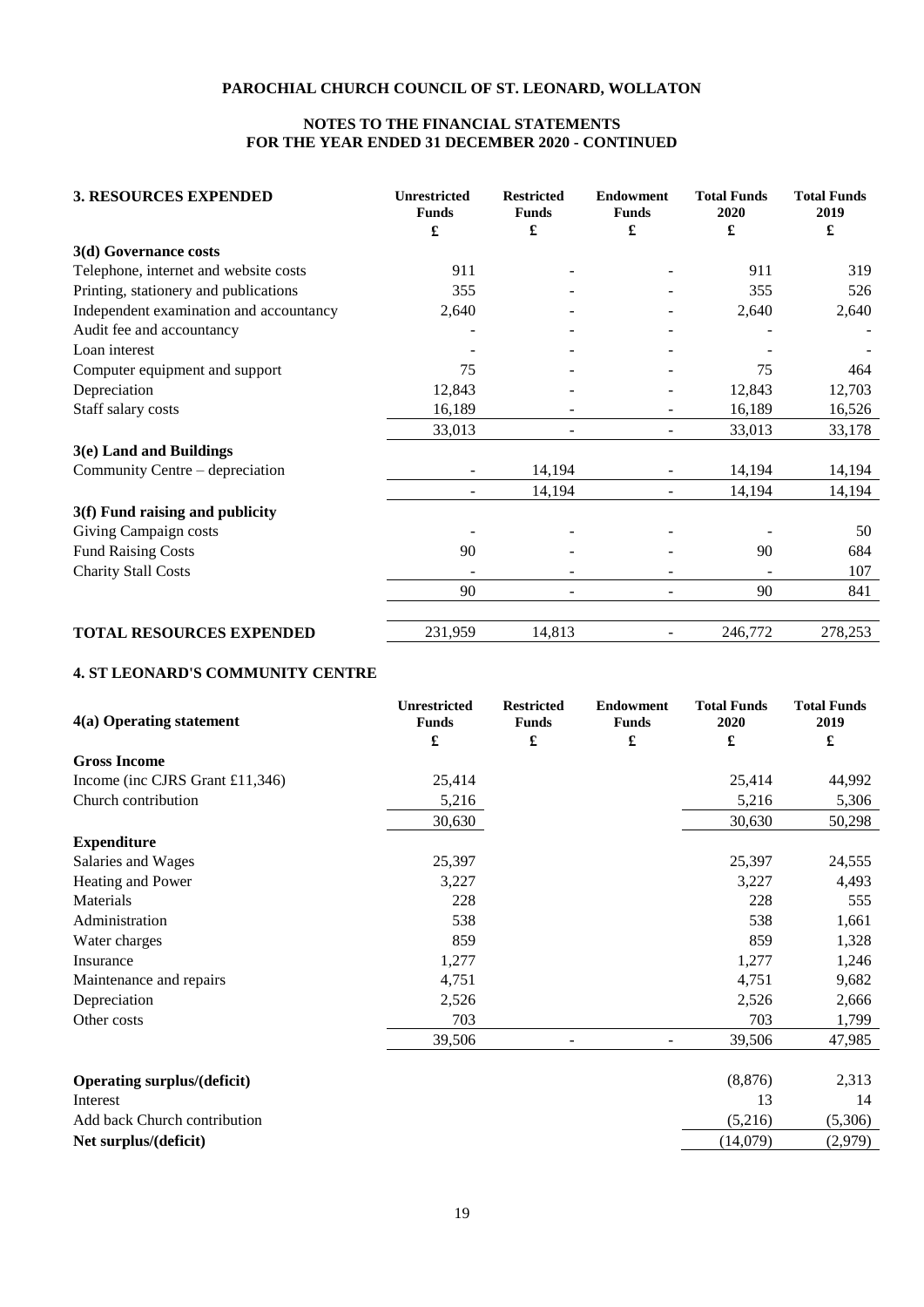# **NOTES TO THE FINANCIAL STATEMENTS FOR THE YEAR ENDED 31 DECEMBER 2020 - CONTINUED**

|                                       |                  | <b>Unrestricted</b><br><b>Funds</b> | <b>Restricted</b><br><b>Funds</b> | <b>Endowment</b><br><b>Funds</b> | <b>Total Funds</b><br>2020 | <b>Total Funds</b><br>2019 |
|---------------------------------------|------------------|-------------------------------------|-----------------------------------|----------------------------------|----------------------------|----------------------------|
| 4(b) Equipment Fund                   |                  | £                                   | £                                 | £                                | £                          | $\pmb{\mathfrak{L}}$       |
| <b>Transfer Operating Reserve</b>     |                  |                                     | 202                               |                                  | 202                        | 202                        |
| Donations including gift aid          |                  |                                     |                                   |                                  |                            |                            |
| Equipment purchased                   |                  |                                     | 202                               |                                  | 202                        | 202                        |
| Equipment capitalised                 |                  |                                     |                                   |                                  |                            |                            |
|                                       |                  |                                     |                                   |                                  |                            |                            |
| Balance carried forward               |                  |                                     | 202                               |                                  | 202                        | 202                        |
| 5. SALE OF TANGIBLE FIXED ASSETS      |                  |                                     |                                   |                                  |                            |                            |
| Gains/(losses) on sale of investments |                  |                                     |                                   |                                  |                            |                            |
| 6. GAINS/(LOSSES) ON REVALUATIONS -   |                  |                                     |                                   |                                  |                            |                            |
| <b>Central Board of Finance</b>       |                  |                                     |                                   | 8,780                            | 8,780                      | 20,146                     |
| St Leonard's Community Centre         |                  |                                     |                                   |                                  |                            |                            |
|                                       |                  |                                     |                                   | 8,780                            | 8,780                      | 20,146                     |
| 7. TANGIBLE FIXED ASSETS              |                  |                                     |                                   | <b>Freehold Land</b>             |                            |                            |
|                                       |                  |                                     |                                   | and Buildings                    | Equipment                  | <b>Total</b>               |
|                                       |                  |                                     |                                   | £                                | $\pounds$                  | $\pounds$                  |
| Cost                                  |                  | At 1 January 2020                   |                                   | 709,712                          | 111,492                    | 821,204                    |
|                                       | <b>Additions</b> |                                     |                                   |                                  |                            |                            |
|                                       | Disposals        |                                     |                                   |                                  |                            |                            |
|                                       |                  | At 31 December 2020                 |                                   | 709,712                          | 111,492                    | 821,204                    |
|                                       |                  |                                     |                                   |                                  |                            |                            |

| <b>Depreciation</b>   | At 1 January 2020   | 198.513 | 75.601 | 274,114 |
|-----------------------|---------------------|---------|--------|---------|
|                       | Charge for Year     | 14.194  | 15.369 | 29,563  |
|                       | <b>Disposals</b>    |         |        |         |
|                       | At 31 December 2020 | 212,707 | 90,970 | 303,677 |
|                       |                     |         |        |         |
| <b>Net Book Value</b> | At 31 December 2020 | 497,005 | 20,522 | 517,527 |
|                       | At 31 December 2019 | 511.199 | 35.891 | 547,090 |

The freehold land and buildings comprise the Wollaton Community Centre.

A condition of funding received from the Lottery Community Fund places a restriction on the sale of the Community Centre for a 25 year period up to 2029.

The Community Centre building is currently insured for £1,220,000.

Whilst the PCC has a duty of care to maintain the church buildings, land and monuments which, combined, currently have an insurable value of over £8,000,000, they are not owned by the PCC and have therefore not been included in these accounts as heritage assets. Likewise, the Antiphonal, which was willed to the church in 1460, but is currently in the keeping of the University of Nottingham, where it has undergone extensive restoration, is not included in these Accounts and its present value is unknown.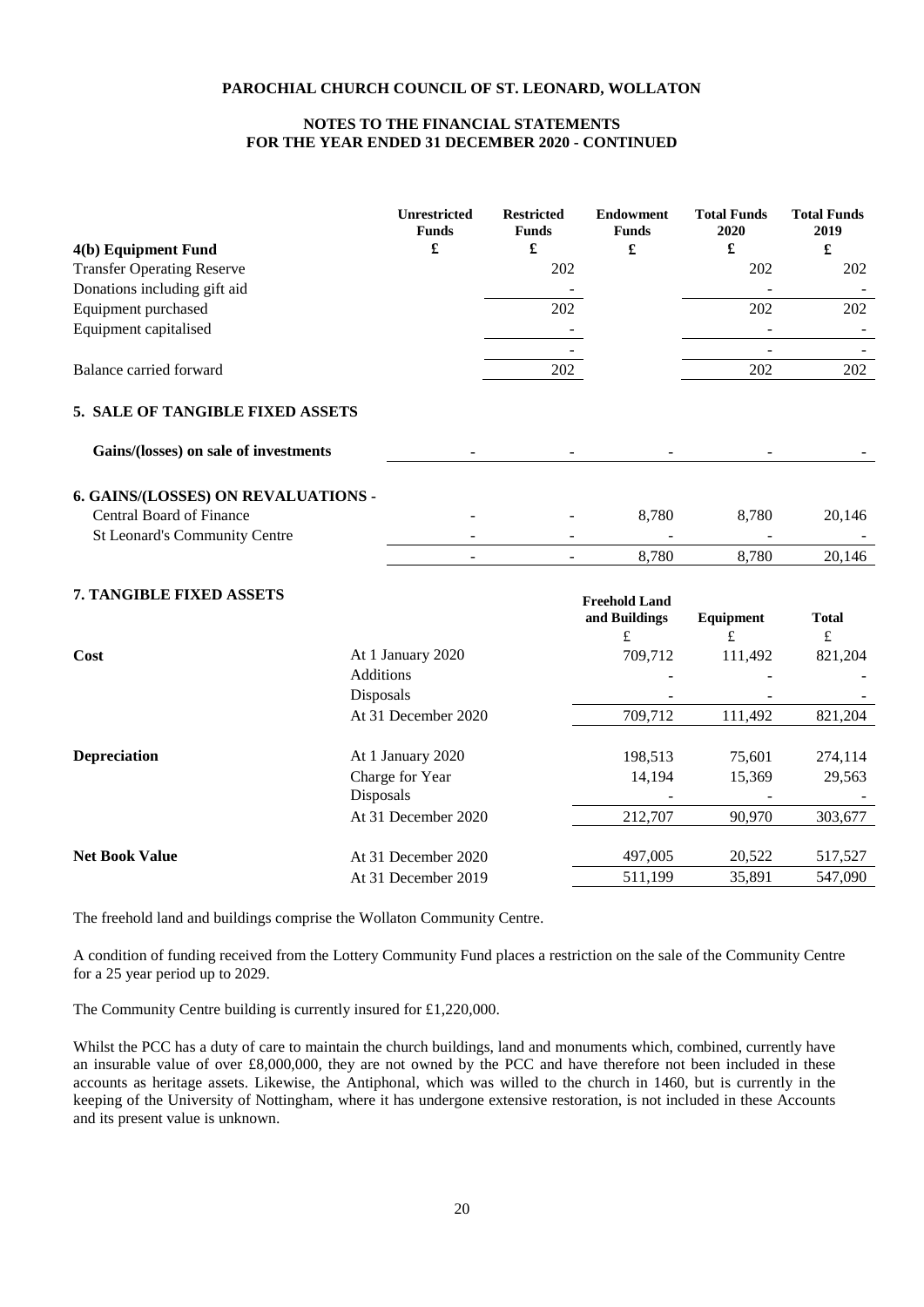# **NOTES TO THE FINANCIAL STATEMENTS FOR THE YEAR ENDED 31 DECEMBER 2020 - CONTINUED**

# **8. CENTRAL BOARD OF FINANCE INVESTMENTS**

|                                      | <b>Russell</b><br><b>Trust</b><br>£ | <b>Middleton</b><br><b>Trust</b><br>£ | <b>Funds</b><br>2020 | <b>Funds</b><br>2019<br>£ |
|--------------------------------------|-------------------------------------|---------------------------------------|----------------------|---------------------------|
| Value of shares in the Central Board |                                     |                                       |                      |                           |
| of Finance Investment Fund           | 105,407                             | 31.222                                | 136.629              | 127,849                   |
| Original cost of shares              | 26,827                              | 1.084                                 | 27.911               | 27.911                    |
| Number of Shares Held                | 5.145                               | 1.524                                 | 6.669                | 6.669                     |

At the last dealing day, being 6 April 2021, the above shares had a total market value of £137,303.

# **9. FUND DETAILS**

|                                        |             | <b>Balance</b> |                 |            |                          | <b>Funds</b> |
|----------------------------------------|-------------|----------------|-----------------|------------|--------------------------|--------------|
|                                        | <b>Note</b> | b/fwd          | <b>Incoming</b> | Outgoing   | <b>Transfers</b>         | 2019         |
| <b>Restricted Funds</b>                |             | £              | £               | £          | £                        | £            |
| Community Centre – Building            |             | 525,393        |                 | (14, 194)  | $\overline{\phantom{a}}$ | 511,199      |
| Community Centre – Equipment           |             | 202            |                 |            |                          | 202          |
| Special projects                       |             | 3,750          | 5,764           | (5, 443)   |                          | 4,271        |
| Youth fund                             | 2           | 16,223         | 5,744           |            |                          | 21,967       |
| <b>Monuments</b>                       | 4           | 310            |                 |            |                          | 310          |
|                                        |             | 545,878        | 11,508          | (19, 437)  | $\overline{\phantom{a}}$ | 537,949      |
| <b>Endowment Funds</b>                 |             |                |                 |            |                          |              |
| Ministry Capital (CBF deposit $a/c$ )  | 3           | 3,875          |                 |            |                          | 3,875        |
| Middleton Trust (CBF investment fund)  | 3           | 24,610         | 849             |            | 3,755                    | 29,214       |
| Russell Trust (CBF investment fund)    | 5           | 83,093         | 2,867           | -          | 12,675                   | 98,635       |
|                                        |             | 111,578        | 3,716           |            | 16,430                   | 131,724      |
| <b>Unrestricted fund</b>               |             | 338,722        | 223,004         | (258, 816) | 3,716                    | 306,626      |
| <b>Overall totals 31 December 2019</b> |             | 996,178        | 238,228         | (278, 253) | 20.146                   | 976,299      |

|                                        |             | <b>Balance</b> |                 |           |                  | <b>Funds</b> |
|----------------------------------------|-------------|----------------|-----------------|-----------|------------------|--------------|
|                                        | <b>Note</b> | b/fwd          | <b>Incoming</b> | Outgoing  | <b>Transfers</b> | 2020         |
| <b>Restricted Funds</b>                |             | £              | £               | £         | £                | £            |
| Community Centre – Building            |             | 511,199        |                 | (14, 194) | ۰                | 497,005      |
| Community Centre – Equipment           |             | 202            |                 |           |                  | 202          |
| Special projects                       | 6           | 4,271          | 619             | (619)     |                  | 4,271        |
| Youth fund                             | 2           | 21,967         | 725             |           |                  | 22,692       |
| <b>Monuments</b>                       | 4           | 310            |                 |           | -                | 310          |
|                                        |             | 537,949        | 1,344           | (14, 813) | $\overline{a}$   | 524,480      |
| <b>Endowment Funds</b>                 |             |                |                 |           |                  |              |
| Ministry Capital (CBF deposit a/c)     | 3           | 3,875          |                 |           |                  | 3,875        |
| Middleton Trust (CBF investment fund)  | 3           | 29,214         | 849             |           | 1,159            | 31,222       |
| Russell Trust (CBF investment fund)    | 5           | 98,635         | 2,867           |           | 3,905            | 105,407      |
|                                        |             | 131,724        | 3,716           |           | 5,064            | 140,504      |
|                                        |             |                |                 |           |                  |              |
| <b>Unrestricted fund</b>               |             | 306,626        | 183,570         | (231,959) | 3,716            | 261,953      |
| <b>Overall totals 31 December 2020</b> |             | 976,299        | 188,630         | (266,772) | 8,780            | 926,937      |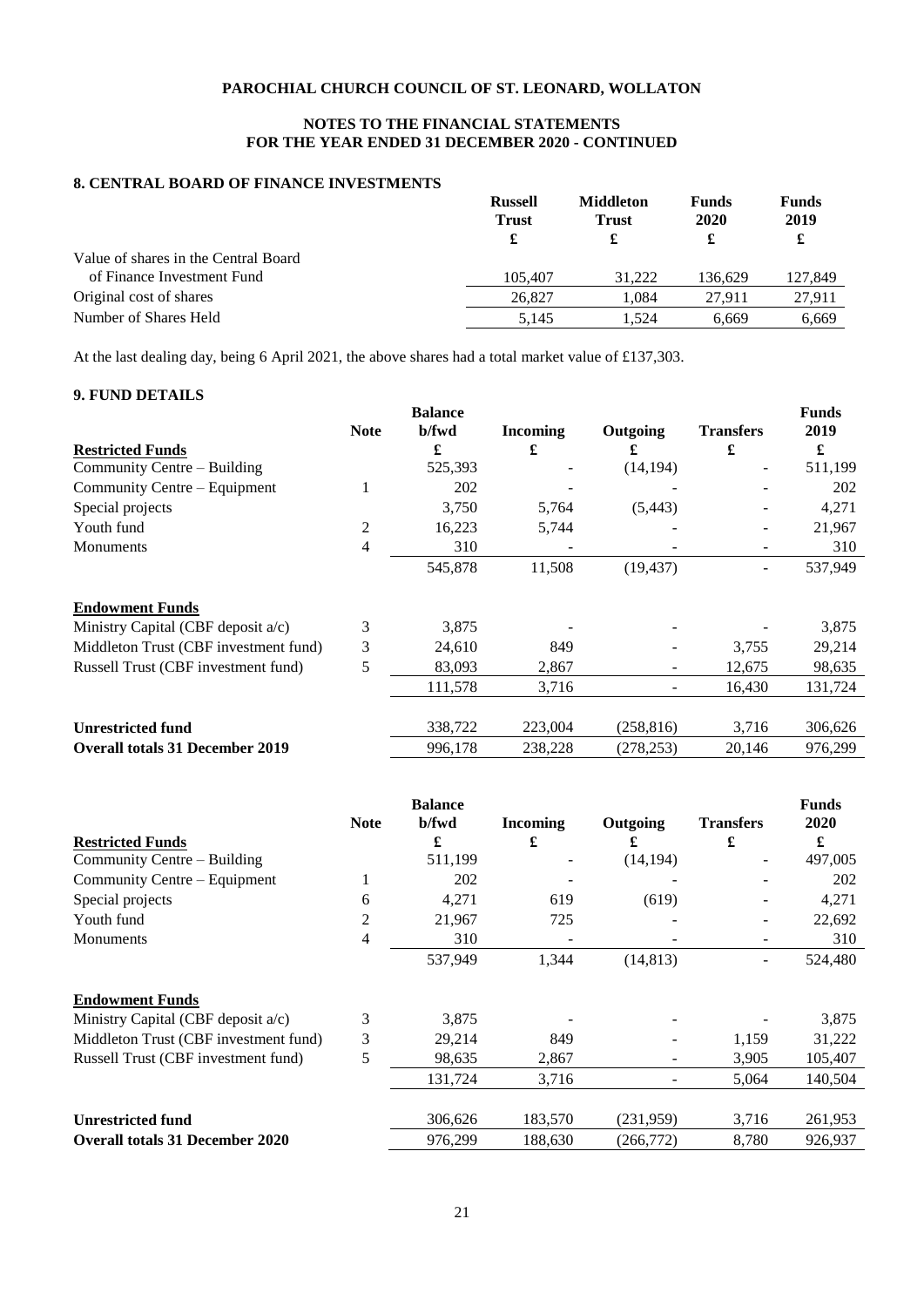# **NOTES TO THE FINANCIAL STATEMENTS FOR THE YEAR ENDED 31 DECEMBER 2020 – CONTINUED**

- **1** The **Community Centre** equipment Fund relates to donations, the use of which is restricted to equipping the Centre.
- **2** The **Youth Fund** relates to donations, the use of which is restricted to youth expenditure.
- **3** Income arising from the **Ministry Capital Fund** and **Middleton Trust** can only be used for the care, maintenance and insurance of church goods and ornaments and ministry expenses.
- **4** The **Monuments Fund** can only be used for the care, maintenance and upkeep of the various church monuments.
- **5** Income arising from the Russell Trust is paid into the General Fund. The Fund represents the sale proceeds from the former curate's residence and although no restrictions exist as to how it can be spent, permission from the diocese would be required before any future expenditure could be made.
- **6 Special Projects Funds** at 1 January 2020 is £4,271 for the Bell Tower, the balance carried forward at 31 December 2020 is £4,271.
- **7 Designated Funds** of £100,000 were set aside in the year to support mission work.

# **10. ANALYSIS OF NET ASSETS BY FUND**

| Unrestricted<br><b>Funds</b> | <b>Restricted</b><br>Funds | <b>Endowment</b><br>Funds | <b>Total</b><br><b>Funds</b><br>2019 | <b>Total</b><br><b>Funds</b><br>2018 |
|------------------------------|----------------------------|---------------------------|--------------------------------------|--------------------------------------|
| £                            |                            |                           | £                                    |                                      |
| $\overline{\phantom{a}}$     | 532.565                    | 127,849                   | 660.414                              | 642,935                              |
| 306.626                      | 5.384                      | 3.875                     | 315.885                              | 353,243                              |
| 306.626                      | 537.949                    | 131.724                   | 976.299                              | 996.178                              |
|                              |                            |                           |                                      |                                      |

|                                   | Unrestricted<br><b>Funds</b> | <b>Restricted</b><br><b>Funds</b> | Endowment<br><b>Funds</b> | <b>Total</b><br><b>Funds</b><br>2020 | <b>Total</b><br><b>Funds</b><br>2019 |
|-----------------------------------|------------------------------|-----------------------------------|---------------------------|--------------------------------------|--------------------------------------|
|                                   | £                            |                                   |                           |                                      |                                      |
| <b>Fixed Assets</b>               | $\overline{\phantom{a}}$     | 517.527                           | 136.629                   | 654.156                              | 660.424                              |
| <b>Current Assets/Liabilities</b> | 261.953                      | 6.953                             | 3.875                     | 272.781                              | 315,885                              |
| <b>Fund Balance</b>               | 261,953                      | 524,480                           | 140.504                   | 926.937                              | 976.299                              |

# **11. STAFF COSTS**

|                       | <b>PCC</b> | Centre | 2020   | 2019   |
|-----------------------|------------|--------|--------|--------|
|                       | £          |        |        | d.     |
| Wages and salaries    | 24,050     | 20,849 | 44.899 | 42,301 |
| Social security costs | 306        | 677    | 983    | 957    |
| Pension costs         | 1.041      | 2.113  | 3.154  | 5.222  |
|                       | 25,397     | 23,639 | 49.036 | 48.480 |

**PCC**

**Community** 

**Total 2020**

**Total 2019**

During the year the PCC employed on a part time basis a Parish administrator, an Accounts clerk, a Music Director, and a Toddler and Youth Group leader.

In addition the Community Centre employed on a part time basis a Caretaker and a Secretary.

None of these earned £60,000 p.a. or more.

No PCC members received or are due to receive any expenses or remuneration for the year, other than reimbursed expenses paid to the Rector and Curate totalling £936 (2019: £3,078). These were mainly made up of travelling, telephone, postage and stationery expenses incurred and in one-off donations for training costs.

Mr Trevor Hatton, the spouse of a church warden Mrs Alison Hatton, was paid £2,000 in 2019 for building work undertaken in the church, after consideration was given to alternative quotes for the work.

Giving by PCC Members totalled £20,808 (2019: £21,589). There are no other related party disclosures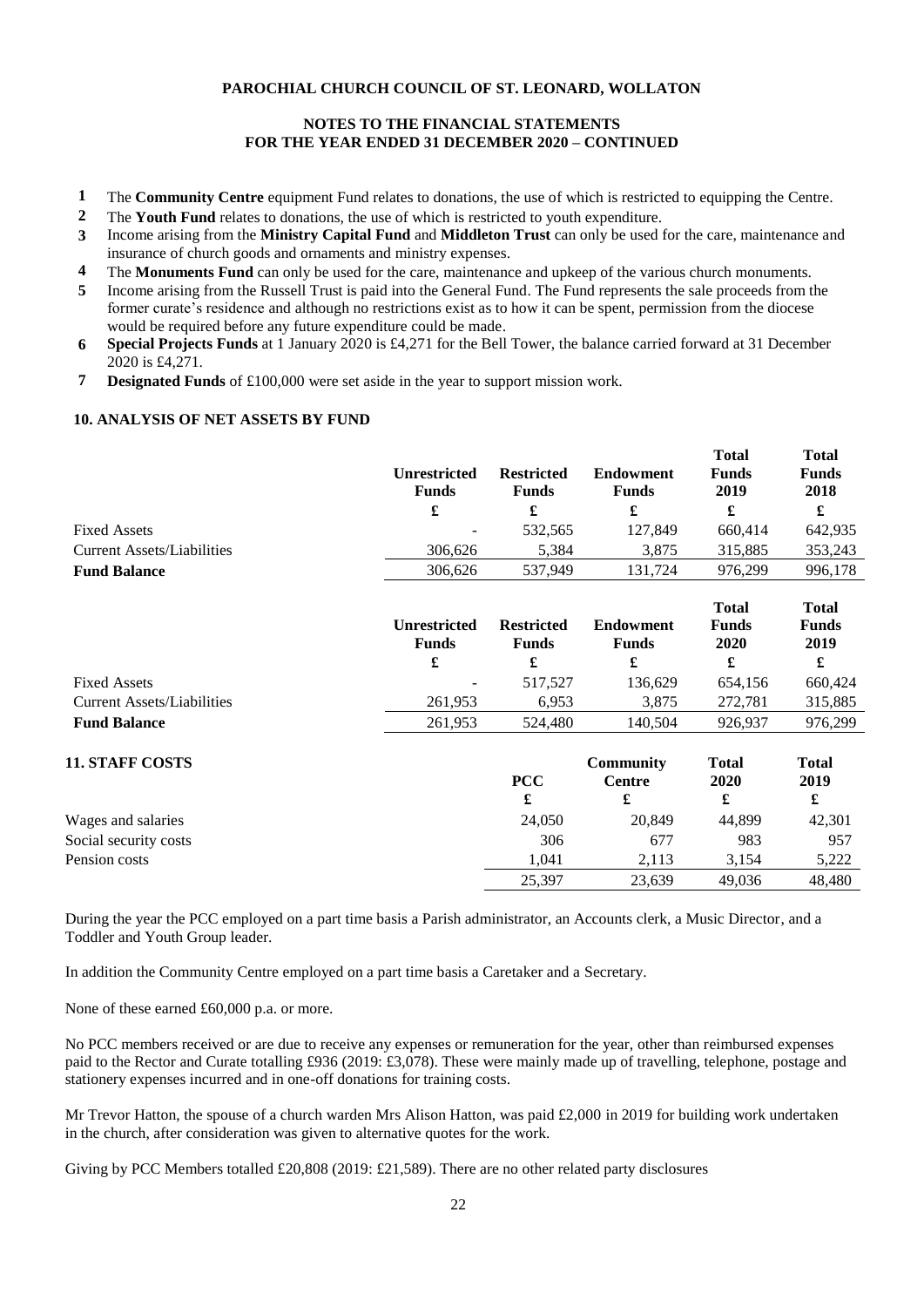### **NOTES TO THE FINANCIAL STATEMENTS FOR THE YEAR ENDED 31 DECEMBER 2020 - CONTINUED**

| Church Mission Society (CMS)<br>3,500<br>3,500<br>Mission Aviation Fellowship<br>3,500<br>3,500<br>St Johns Bilborough (new boiler)<br>10,000<br>500<br>500<br>Framework<br>500<br>500<br>Crossteach<br>Renew Wellbeing<br>500<br>500<br><b>Christians Against Poverty</b><br>720<br>720<br><b>Betel Community</b><br>500<br>500<br><b>Refugee Roots</b><br>(formerly Rainbow Project)<br>500<br>500<br>The Pearson Centre<br>250<br>250<br>Safe Families for Children<br>250<br>250<br><b>UCCF</b><br>500<br>500<br><b>BRF</b><br>250<br>250<br>250<br>250<br><b>Notts Clergy Widows</b><br>4,270<br>4,720<br><b>13. LEGACIES</b><br>2020<br>2019<br>£<br>£<br>Christine Edwards<br>3,000<br>Dorothy Howard<br>3<br>Horace Fish<br>300<br>Margaret Armitage (for the Youth Fund)<br>5,004<br>Christopher Ward in memory of his parents<br>500<br>8,807 | 12. GIVING                   | 2020 | 2019                 |
|---------------------------------------------------------------------------------------------------------------------------------------------------------------------------------------------------------------------------------------------------------------------------------------------------------------------------------------------------------------------------------------------------------------------------------------------------------------------------------------------------------------------------------------------------------------------------------------------------------------------------------------------------------------------------------------------------------------------------------------------------------------------------------------------------------------------------------------------------------|------------------------------|------|----------------------|
|                                                                                                                                                                                                                                                                                                                                                                                                                                                                                                                                                                                                                                                                                                                                                                                                                                                         | <b>Overseas</b>              | £    | $\pmb{\mathfrak{L}}$ |
|                                                                                                                                                                                                                                                                                                                                                                                                                                                                                                                                                                                                                                                                                                                                                                                                                                                         |                              |      |                      |
|                                                                                                                                                                                                                                                                                                                                                                                                                                                                                                                                                                                                                                                                                                                                                                                                                                                         |                              |      |                      |
|                                                                                                                                                                                                                                                                                                                                                                                                                                                                                                                                                                                                                                                                                                                                                                                                                                                         |                              |      |                      |
|                                                                                                                                                                                                                                                                                                                                                                                                                                                                                                                                                                                                                                                                                                                                                                                                                                                         | <b>Extraordinary Mission</b> |      |                      |
|                                                                                                                                                                                                                                                                                                                                                                                                                                                                                                                                                                                                                                                                                                                                                                                                                                                         |                              |      |                      |
|                                                                                                                                                                                                                                                                                                                                                                                                                                                                                                                                                                                                                                                                                                                                                                                                                                                         | Home                         |      |                      |
|                                                                                                                                                                                                                                                                                                                                                                                                                                                                                                                                                                                                                                                                                                                                                                                                                                                         |                              |      |                      |
|                                                                                                                                                                                                                                                                                                                                                                                                                                                                                                                                                                                                                                                                                                                                                                                                                                                         |                              |      |                      |
|                                                                                                                                                                                                                                                                                                                                                                                                                                                                                                                                                                                                                                                                                                                                                                                                                                                         |                              |      |                      |
|                                                                                                                                                                                                                                                                                                                                                                                                                                                                                                                                                                                                                                                                                                                                                                                                                                                         |                              |      |                      |
|                                                                                                                                                                                                                                                                                                                                                                                                                                                                                                                                                                                                                                                                                                                                                                                                                                                         |                              |      |                      |
|                                                                                                                                                                                                                                                                                                                                                                                                                                                                                                                                                                                                                                                                                                                                                                                                                                                         |                              |      |                      |
|                                                                                                                                                                                                                                                                                                                                                                                                                                                                                                                                                                                                                                                                                                                                                                                                                                                         |                              |      |                      |
|                                                                                                                                                                                                                                                                                                                                                                                                                                                                                                                                                                                                                                                                                                                                                                                                                                                         |                              |      |                      |
|                                                                                                                                                                                                                                                                                                                                                                                                                                                                                                                                                                                                                                                                                                                                                                                                                                                         |                              |      |                      |
|                                                                                                                                                                                                                                                                                                                                                                                                                                                                                                                                                                                                                                                                                                                                                                                                                                                         |                              |      |                      |
|                                                                                                                                                                                                                                                                                                                                                                                                                                                                                                                                                                                                                                                                                                                                                                                                                                                         |                              |      |                      |
|                                                                                                                                                                                                                                                                                                                                                                                                                                                                                                                                                                                                                                                                                                                                                                                                                                                         |                              |      |                      |
|                                                                                                                                                                                                                                                                                                                                                                                                                                                                                                                                                                                                                                                                                                                                                                                                                                                         |                              |      |                      |
|                                                                                                                                                                                                                                                                                                                                                                                                                                                                                                                                                                                                                                                                                                                                                                                                                                                         |                              |      |                      |
|                                                                                                                                                                                                                                                                                                                                                                                                                                                                                                                                                                                                                                                                                                                                                                                                                                                         |                              |      |                      |
|                                                                                                                                                                                                                                                                                                                                                                                                                                                                                                                                                                                                                                                                                                                                                                                                                                                         |                              |      |                      |
|                                                                                                                                                                                                                                                                                                                                                                                                                                                                                                                                                                                                                                                                                                                                                                                                                                                         |                              |      |                      |
|                                                                                                                                                                                                                                                                                                                                                                                                                                                                                                                                                                                                                                                                                                                                                                                                                                                         |                              |      |                      |
|                                                                                                                                                                                                                                                                                                                                                                                                                                                                                                                                                                                                                                                                                                                                                                                                                                                         |                              |      |                      |
|                                                                                                                                                                                                                                                                                                                                                                                                                                                                                                                                                                                                                                                                                                                                                                                                                                                         |                              |      |                      |
|                                                                                                                                                                                                                                                                                                                                                                                                                                                                                                                                                                                                                                                                                                                                                                                                                                                         |                              |      |                      |

## **14. CONTINGENT LIABILITIES**

In accordance with normal practice, the terms of certain grants may result in repayment of all or part of the grants receivable if the conditions of the grants are not met. The trustees do not believe that any material amounts will need to be repaid.

# **15. PENSION CONTRIBUTIONS**

St Leonard's PCC contributes to the pension scheme an amount based on the employee's basic salary and the employees are required to make a minimum contribution. The contributions for the year totalled £3,154 (2019: £5,222).

St Leonard's PCC had 3 active members and 1 deferred member in the DCS at 31 December 2020.